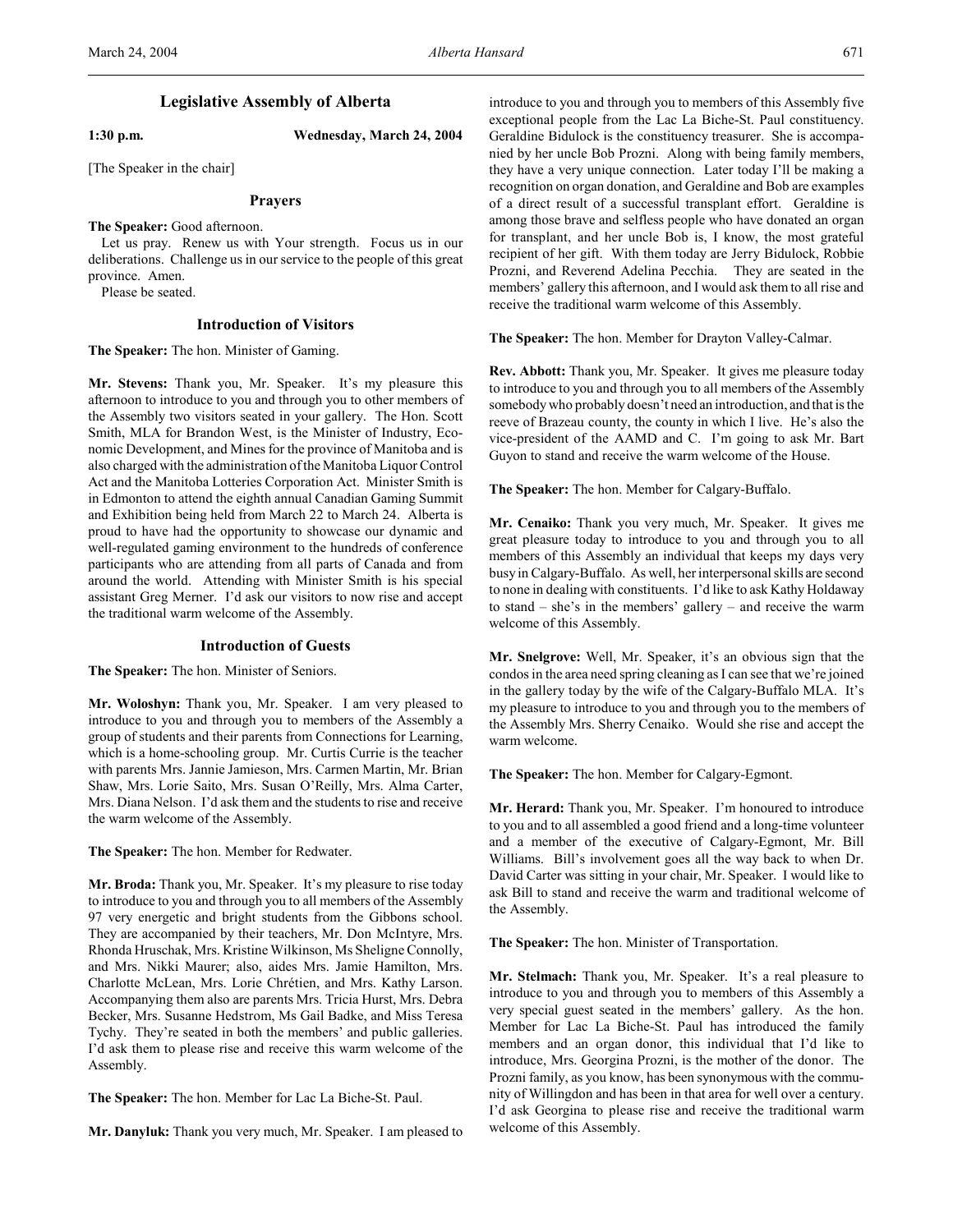**The Speaker:** The hon. Minister of Sustainable Resource Development.

**Mr. Cardinal:** Thank you very much, Mr. Speaker. It's my pleasure to rise today to introduce to you and through you to members of the Assembly four staff members that operate the land-use operations of public lands. They manage over 170,000 active files.

## **Dr. Taylor:** How much?

**Mr. Cardinal:** A hundred and seventy thousand active files. The members are Glenn Selland, John Begg, Margarete Hee, and Gerry Haekel. I'd like them to rise and receive the traditional warm welcome of the Assembly.

## **The Speaker:** The hon. Minister of Energy.

**Mr. Smith:** Thank you, Mr. Speaker. I'd like to introduce to you and through you to the balance of the Assembly two wonderful people, Jennifer Diakiw and her grandson Matt. Matt is at the Legislature for the first time today. Jennifer had the thrill and privilege of working here years previous, and as a note of interest Matthew's grandfather was the architect of the Jubilee auditoria, built in 1955. I'd ask them both to rise and receive the warm welcome of the Assembly.

**The Speaker:** The hon. Member for Edmonton-Strathcona.

**Dr. Pannu:** Thank you very much, Mr. Speaker. It's my privilege to rise and introduce to you and through you to all members of the Assembly two Edmonton public school board trustees. They're sitting in the public gallery and will be joining us later on again in the House for the budget speech. They are Trustee Lynn Odynski, representing ward C, and Trustee Jean Woodrow, representing ward E. Both these trustees have been instrumental in the development of the Council of School Councils, a joint initiative between their respective wards whose aim it is to strengthen the relationships between school council members, trustees, and their representative MLAs. They will be joined by, I know, other council members and trustees later on during the budget speech. I would now request them to rise and receive the traditional warm welcome of the Assembly.

## *1:40*

**The Speaker:** The hon. Member for Little Bow.

**Mr. McFarland:** Thank you for recognizing me, Mr. Speaker. It's my pleasure today to introduce a few spouses and friends of some of our members who are here with us. They're a little shy to do it themselves. I'd like to recognize Mrs. Jan Marz, wife of our member from Olds-Didsbury-Three Hills, as well as Angeline Goudreau, wife of the MLA for Dunvegan. I think it's kind of special that his brother Paul is here as well to see him in action. Would they please rise and receive the warm welcome of the Assembly.

## **Oral Ouestion Period**

### **Calgary Health Region**

**Dr. Taft:** Mr. Speaker, despite two more needless deaths in the Calgary health region this government continues to deny Albertans what is needed most: a fully independent public inquiry. Instead, the government hangs its hat on the Health Quality Council and the region announces that an out-of-province medical officer will help

with its internal review. These are nothing more than band-aid solutions for what has become a gaping wound. To the Premier: given that nobody currently looking into this incident has the mandate to conduct a fully open and public investigation, will the Premier tell us why his government is so reluctant to order a fully independent public inquiry?

**Mr. Klein:** Mr. Speaker, that is not true. Quite simply that is not true. There are a number of investigations that can be taken and will be taken in many cases relative to this very, very unfortunate incident. Like the hon. member I'm saddened and disturbed by the news of these deaths, but there are a number of investigations underway that will bring answers to the families and to all Albertans, and they are unbiased, open, and transparent investigations.

First of all, the medical examiner's office investigation is underway and will likely refer the two cases to the Fatality Review Board. This board is entirely independent, is a judicial if not a quasi-judicial board that operates in an open and transparent way. If the Fatality Review Board recommends to the Justice minister that fatality inquiries be held into one or both cases, I suspect that the Justice minister would accept that recommendation and do what is appropriate. Fatality inquiries, if one is to be held or two are to be held, are open processes chaired by an independent judge.

Mr. Speaker, there are many courses to conduct a full, a complete, an open, an honest, and a transparent investigation and adjudication of these two unfortunate incidents.

**Dr. Taft:** To the Minister of Health and Wellness: how can the minister claim that the Health Quality Council's investigation is independent when its members include a former government MLA, a current government MLA, and a senior officer with the Calgary health region?

**Mr. Mar:** Mr. Speaker, I want to again outline for the hon. member what the purpose of the review by the Health Quality Council is, and that is to look at this from the perspective of a system-wide basis. Now, there are other adjudications that may be in respect of the assessment or the finding of accountability of individuals within the system.

Again, I want the hon. member to understand and I want all Albertans to understand that there will be accountability for individuals involved in this, but just as important if not more important is to try and prevent this from happening in the future. That's the reason why the Health Quality Council is involved: to look at the best practices across Canada for the handling of materials that contain potassium. We think, Mr. Speaker, that this is a very, very important part because we want to learn from these particular circumstances and employ then the best practices for ensuring that it does not happen again.

### **The Speaker:** The hon. member.

**Dr. Taft:** Thank you, Mr. Speaker. Given that there have been two near deaths and the lessons weren't learned, two deaths and the lessons weren't learned, and a number of other inquiries and investigations, will the Premier commit to calling a public inquiry under the Public Inquiries Act into the situation at the Calgary health region?

**Mr. Klein:** Mr. Speaker, I've already answered that question. There are many processes available, many of which are being used. They are open processes, and they are transparent processes, and they are judicial processes. If you have at least three or four streams of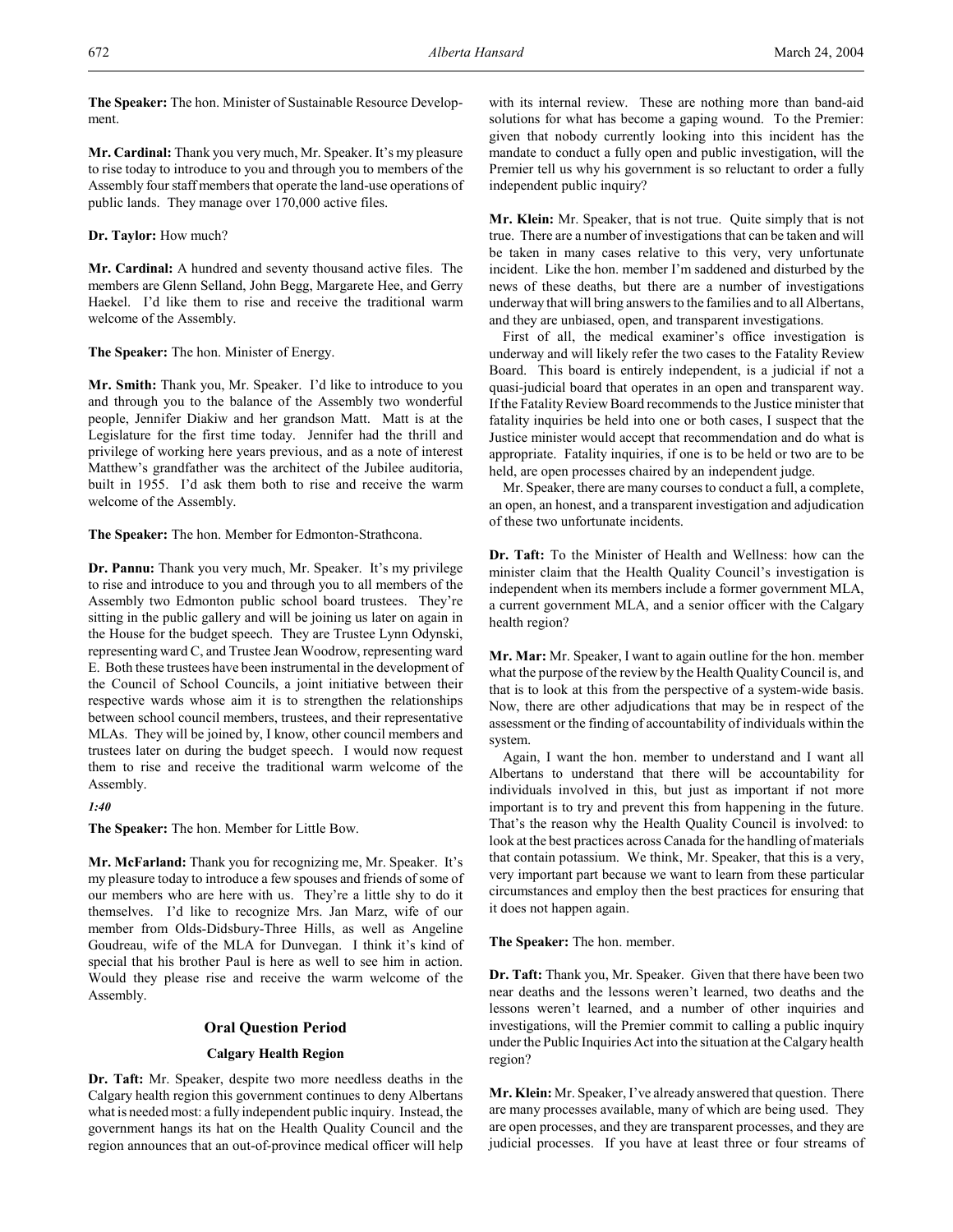investigation and adjudication, why would you add, at great expense, another stream? Just to satisfy the opposition? Just to satisfy . . . [interjections] No. The public will be satisfied. The public will be able to hear, will be able to participate if they have evidence to present to any of these tribunals.

In addition to the investigations that have been mentioned – and I notice that the leader, not the leader but the . . .

### **An Hon. Member:** Wannabe.

**Mr. Klein:** . . . wannabe leader. The real leader is here today.

**The Speaker:** I think we'll move on.

Second Official Opposition main question. The hon. Member for Edmonton-Centre.

### **SuperNet**

**Ms Blakeman:** Thank you, Mr. Speaker. The SuperNet's costs continue to rise for the taxpayers of Alberta. The minister tells us now that the \$193 million has everyone hooked up to the door. My question is to the Premier. Why hasn't this government told Albertans that the \$193 million will get the SuperNet to the doorsteps, but the libraries and municipal buildings will still have to pay more to get connected?

**Mr. Klein:** I am not sure what the hon. member means by "more to get connected." More than what? More is very subjective. More than what? More of less or less of more or more of more?

Mr. Speaker, I'll have the hon. minister respond.

**Mr. Doerksen:** Well, Mr. Speaker, as has been explained in the Assembly before, the Alberta SuperNet builds the highway over which traffic can move. That highway, as the member quite rightly points out, connects the schools, the libraries, the hospitals, and government buildings. Just like you have at home, the telephone company brings your telephone service to the door. You still have to pay money to access that network, and that's not uncommon. That has not been anything unusual. Through many budget discussions in this House on the Alberta SuperNet that's always been the case. It's been perfectly clear.

**The Speaker:** The hon. member.

**Ms Blakeman:** Thank you very much, Mr. Speaker. Again, back to the Premier: why does the \$3,000 per year SuperNet connection not include basic Internet service?

**Mr. Klein:** Mr. Speaker, I will have the hon. minister answer relative to the specifics related to hooking up to the SuperNet.

**Mr. Doerksen:** Mr. Speaker, perhaps I'm not being clear on this point. Let's talk about the earlier discussion we had in the Assembly about municipalities and the \$4,000 grant that was announced by the Minister of Municipal Affairs just a few days ago that lets the municipalities join the highway, which is something that they find beneficial. So digging the conduit or providing the wireless connection to the municipalities is the \$4,000. The monthly charge to have access or access to the data like you would pay for your telephone line or your high-speed Internet service at your home is the monthly charge that is the responsibility in this case of the municipalities.

*1:50*

**Ms Blakeman:** And you still don't have Internet.

My final question back to the Premier: did the government understand that they were getting Alberta taxpayers into a project that costs them to build the highway, that costs them to hook up the entrance to the highway, and that costs them to get connected, to have a car to drive on the highway. You got us into all of that. Did you know that? I don't think so.

**Mr. Klein:** Mr. Speaker, I think that the hon. minister outlined it adequately. We built the highway. If someone wants to connect to the highway, that's entirely up to them, but there is a cost for a connection to the highway.

## **Ms Blakeman:** More.

**Mr. Klein:** I don't know what she talks about "more." More than what? There's never been a highway before. I'm confused as to: more than what? More than before they had the highway that they couldn't connect to? You know, go figure.

**Mr. Doerksen:** Mr. Speaker, the Minister of Municipal Affairs and the Minister of Economic Development would also love to supplement if you would permit them.

I, frankly, am at a loss for words at what to say. This provides us a lot more than just the Internet, Mr. Speaker. This is part of the confusion. The benefits of having a classroom in Rainbow Lake connected to the University of Alberta connected to La Crête connected to Drayton Valley are all possible now with the Alberta SuperNet. You can do video conferencing that is much more than simple access to the Internet. This brings us into the 21st century in a major way.

**The Speaker:** Third Official Opposition main question. The hon. Member for Edmonton-Gold Bar.

## **Electricity Deregulation**

**Mr. MacDonald:** Thank you, Mr. Speaker. Alberta businesses are hitting the highway and leaving the province because of electricity deregulation. Power bills for a glass fibre plant in Leduc have more than doubled to \$1.5 million a year, and the plant has lost up to \$400,000 in production due to constant power outages. With electricity deregulation costing the plant \$2 million more each year, the owner is now looking to move out of the province to a place where power is affordable and reliable. My first question is to the Premier. What feeble excuses does the Premier now have for this \$8 billion electricity boondoggle when we see so many businesses complaining about the cost of power and the reliability of supply?

**Mr. Klein:** Mr. Speaker, I'm not receiving a lot of cards and letters on the reliability of supply. I'm receiving none on the reliability of supply because if we have one thing in this province, we do have the energy. We have the power.

Relative to these people that the hon. member alludes to in the context that hordes and hordes of people are leaving the province, well, hordes and hordes of people are coming to the province. All one needs to do is turn one's ear to the highways leading to the north, particularly the oil sands up north, where there's about \$50 billion worth of new construction underway, and trucks are moving, and the railways are talking about building rail services up there. The highways are as busy as they possibly can be.

I haven't heard about anyone leaving the province. When you look at everything overall, including power rates and the stabilization of power rates, the secure supply of power, the low taxes, the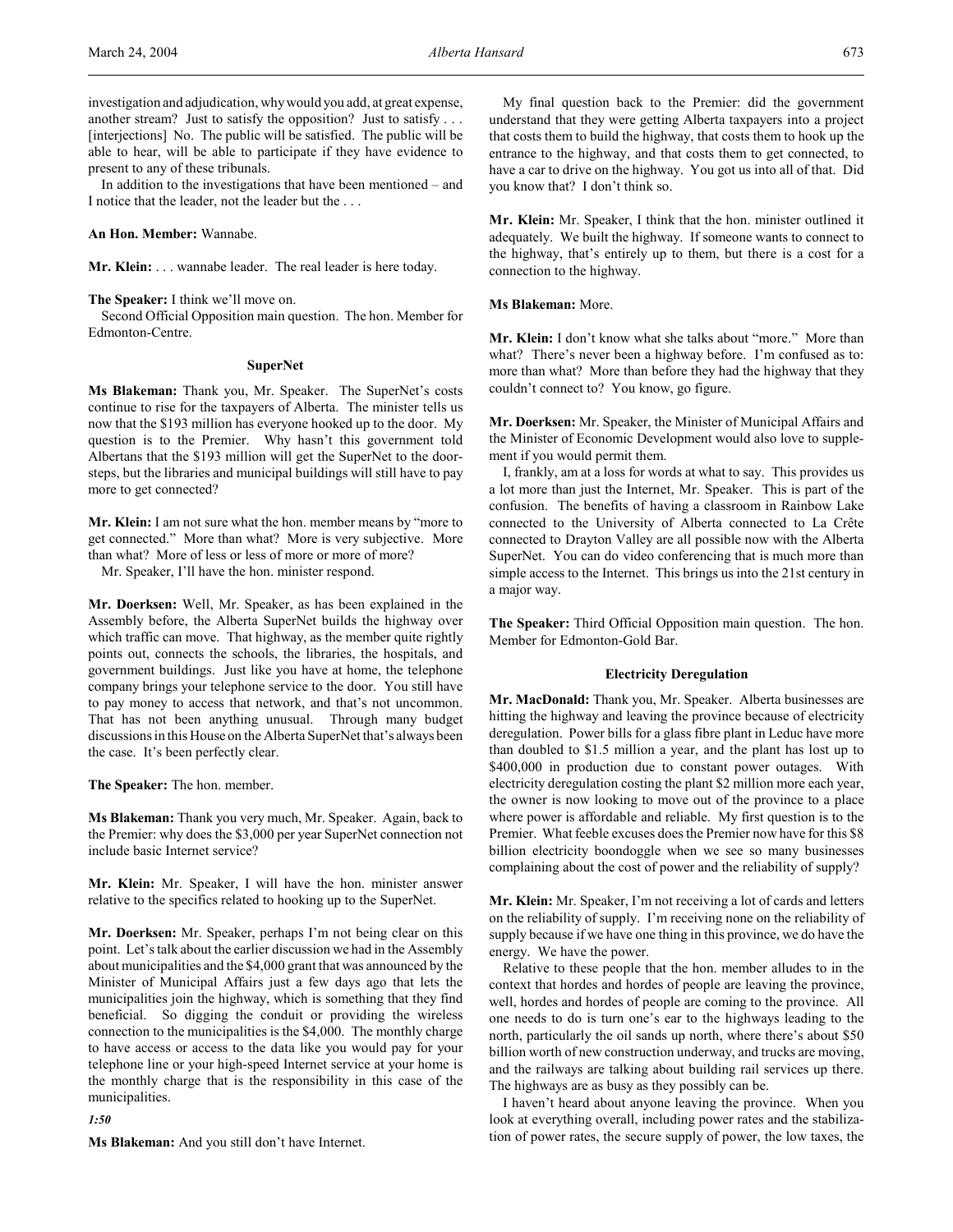Alberta advantage generally, Mr. Speaker, there are far more people coming to this province, notwithstanding this feeble Liberal opposition, than will ever, ever leave this province.

**Mr. MacDonald:** Given that no one will ever build an electric train to Fort McMurray because they know it will be too expensive for sure, again to the Premier: how many Alberta businesses and industries will be forced to flee from this province and relocate to other provinces like Manitoba or British Columbia, where electricity is much cheaper, before this government comes to their senses and unplugs electricity deregulation?

**Mr. Klein:** Mr. Speaker, I have never in my life heard such nonsense. We are doing just fine, thank you. You know, because the Liberals like the old way of doing things and because they're so tuned in to socialistic systems, they can't accept something that is new, is innovative, is effective, and it works.

Relative to the situation today with respect to businesses either coming or going, I'll have the hon. Minister of Economic Development supplement.

**Mr. Norris:** I'm getting the signal to be short, Mr. Speaker. With such an abundance of good news it'll be tough. I have to say, being of Irish descent, that my mother always told me to consider the source. I'd say to the hon. member: you have to start telling the truth.

Here's the reality. Bankruptcies in Alberta were down by 28 per cent compared to the rest of the nation. The business migration was somewhere in the neighbourhood of 300 new businesses into the province of Alberta, clearly not what the hon. member says. In the first 11 months of the year 2003 the number of business bankruptcies in Alberta was at – and listen for it – an all-time low. Coincidently, big surprise, the number of new business start-ups in Alberta was at – listen for it – an all-time high. Clearly, the member is absolutely incorrect.

**Mr. MacDonald:** Again to the Premier: since our electricity bills are at an all-time high in this province, why is this government continuing with such a destructive economic policy, which is the fostering of electricity deregulation?

**Mr. Klein:** Mr. Speaker, you know, this is so typical of the Liberals. They sit there, and they listen with their duffs. I'm sure they do because they don't listen with their ears. The hon. minister just went through the list of why people are coming here in droves. Far, far more businesses are coming here to take advantage of the Alberta advantage than are leaving, for sure.

This hon. member should be proud to live in Alberta, where we have, thank God, an entrepreneurial spirit, a spirit of free enterprise, and where we have the courage to do things differently and do things in an efficient and an effective manner. That's why this province is prosperous today.

**The Speaker:** The hon. Member for Edmonton-Highlands, followed by the hon. Member for Dunvegan.

## **Tax Policy for Armed Forces Personnel**

**Mr. Mason:** Thank you very much, Mr. Speaker. Alberta is home to one of the largest contingents of military personnel in Canada, based at a number of locations including the Edmonton Garrison, the Cold Lake air base, and CFB Suffield. Often these men and women in uniform are asked to leave their families and serve in dangerous

missions in world trouble spots. My question is to the Premier. Does the government plan to follow the lead of the federal government and exempt our men and women in uniform from paying provincial income tax on their military salaries during the months that they are serving overseas, and if not, why not?

**Mr. Klein:** Well, Mr. Speaker, it's an interesting question and certainly one that I hadn't contemplated. I will take that under advisement and consult with the provincial Finance minister.

**Mr. Mason:** Thank you very much, Mr. Speaker. Is the Premier at liberty to give us an estimate as to how long this might take?

*2:00*

**Mr. Klein:** Mr. Speaker, I'll discuss it with the hon. minister as soon as I possibly can. Hopefully, an answer will be provided either this week or next week.

**The Speaker:** The hon. member.

**Mr. Mason:** Thank you very much, Mr. Speaker. Should the government decide to exempt military personnel from paying provincial income tax while serving overseas, will this apply to the beginning of the 2004 taxation year so that it can match what is being done by the federal government?

**Mr. Klein:** Mr. Speaker, I would suggest that the question is hypothetical because I don't have the answer to his first question. Once that question is answered, perhaps I'll be able to answer his third question.

**The Speaker:** The hon. Member for Dunvegan, followed by the hon. Member for Edmonton-Gold Bar.

### **Opening of U.S. Border to Live Cattle**

**Mr. Goudreau:** Thank you, Mr. Speaker. Many of my constituents as well as the rest of our Alberta residents are still very concerned about when the U.S. border will open to Alberta beef. They were glad to hear the recent announcement that Canada would be accepting beef from U.S. states that are low-risk for bluetongue and anaplasmosis. They were even happier to hear about the Premier's and the Minister of Agriculture, Food and Rural Development's trip to Washington to present Alberta's case directly to the USDA. My first question is to the Premier. How successful was Alberta's trip to Washington?

**Mr. Klein:** Well, Mr. Speaker, I guess the success of the trip will be when the border opens. If – and I underline the word " $if$ " – everything goes according to plan and we aren't hit with an unexpected case of BSE either in the United States or Canada, then the border will likely open at the end of June. That will be for young cattle, cattle under 30 months, live cattle. That would be a welcomed first step.

The meetings, I believe, went very well indeed. This time around it was necessary to be aggressive, because little did we ever imagine that a second case of BSE would surface in the United States or in Canada.

**An Hon. Member:** You should have known.

**Mr. Klein:** Mr. Speaker, this hon. member sitting over there said, "You should have known." Would this hon. member ever know and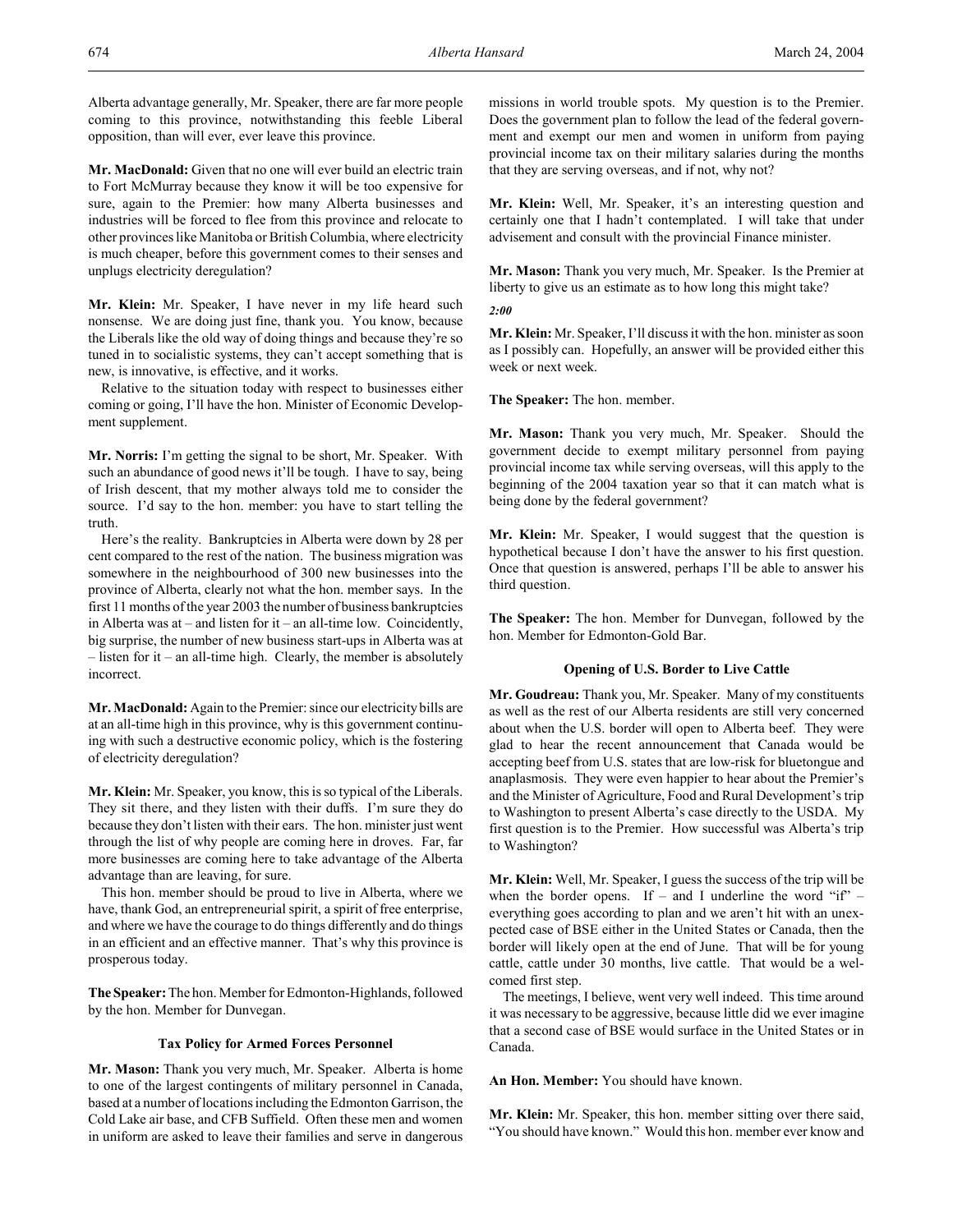tell me when the next case is going to occur? Can he tell me this now, today? If he can't tell me, then keep his trap shut.

Mr. Speaker, in Washington we heard nothing that would change our belief that the U.S., too, wants our borders to open soon. We heard that from the cattle industry. We heard it from the political side, and we heard it from the administration side. We presented our comment submission on the proposed U.S. role directly to the undersecretary of the United States Department of Agriculture. I have found and I'm sure the hon. minister found as well that face-toface meetings are infinitely more valuable than speaking to someone over the phone or simply writing a letter.

Mr. Speaker, this trip was more than just presenting our comment submission. This trip was about positioning ourselves as a province and as a country, to explain and receive concurrence that our industries are fully integrated and that after things get back to normal, we need to work together as countries and as beef-producing areas to convince the international community of the quality and the safety of Canadian and American beef.

**The Speaker:** The hon. member.

**Mr. Goudreau:** Thank you, Mr. Speaker. My next question is for the Minister of Agriculture, Food and Rural Development. What was contained in Alberta's comment submission?

**Mrs. McClellan:** Mr. Speaker, first may I say that the Premier did an absolutely outstanding job of meeting with the cross-section of people in the U.S. that were important to hear our submission. Our submission talked about the highly integrated nature of the North American cattle and beef industry, certainly a relationship that benefits not only producers but processors and consumers on both sides of the border. That was recognized by all that we met with.

It was important to discuss again the measures that we have put in place and to hear from the U.S. people that we met with that they recognize that we have put in place very extensive measures to reduce the risk of BSE including our expanded surveillance, which they are also doing, including the removal of specified risk materials, which they are also doing, and, of course, talking about the ban that has been in place since 1997 on ruminant-to-ruminant feeding.

Mr. Speaker, it was important for us to reiterate to the U.S. that we support the USDA in using science as the basis for making the decision. We've been saying that since the beginning, and it was important that we reiterate that Canada is a minimal risk area and that the borders should open.

**The Speaker:** The hon. member.

**Mr. Goudreau:** Thank you, Mr. Speaker. My final question is for the same minister. How was the CFIA announcement on bluetongue and anaplasmosis received?

**Mrs. McClellan:** Well, Mr. Speaker, this has been an issue that has been a point of contention, I would say, between the U.S. industry and the Canadian industry for some years. We were in the process of introducing a pilot project in 2003 that would have seen the first cattle move into the province in what is considered a vector season. Unfortunately, with the case of BSE that pilot project was halted.

I can tell you that in discussions with the National Cattlemen's Beef Association and with politicians in the U.S., the opening of our country to beef from 39 states in all seasons of the year was very well received. Certainly, it goes a long way to proving once again how integrated the Canadian and U.S. beef industry is.

**The Speaker:** The hon. Member for Edmonton-Gold Bar, followed by the hon. Member for Red Deer-North.

### **Access to Information Application Fees**

**Mr. MacDonald:** Thank you, Mr. Speaker. Yesterday in the Legislative Assembly the hon. Minister of Government Services stated in question period not once but twice that Alberta has the lowest fee for access to information across Canada. My first question is to the Minister of Government Services. Given that application fees for access to information in Canada range from a low of \$5 in New Brunswick to a high of \$25 in Nova Scotia and at the federal level again to a low of \$5 and our application fee in this province is \$25, how can the minister say that we have the lowest fees across Canada for access to information?

**Mr. Coutts:** Mr. Speaker, my comment yesterday was exactly correct. The initial fee is \$25. Subsequent requests that go up to \$150 are assessed by the department, and that assessment can go down to \$25, so that just proves that my statement yesterday was true. Twenty five dollars after assessment is the fee, and that is the lowest in Canada.

**Mr. MacDonald:** Well, I'm astonished that he doesn't understand his own legislation, Mr. Speaker.

Again to the minister: will he reduce the initial application fee in this province from \$25 to what the federal government has, which is \$5? Why don't you reduce those fees, which are really taxes?

**Mr. Coutts:** Mr. Speaker, that would not be a very good move because the average cost to handle each FOIP request is over \$45 in this province.

**Mr. MacDonald:** Again, Mr. Speaker, to the same minister: given that access to information legislation is a means by which people get that information from sometimes reluctant government hands, why is this government taxing information that should be readily provided in the public interest not only to the Official Opposition but also to other Albertans?

**Mr. Coutts:** Mr. Speaker, I'm quite surprised at the hon. member's third question, because this particular legislation has been reviewed twice and this hon. member sat on both of those committees. It would have been very appropriate if during that process this particular individual who sat on those committees had brought that forward at that time. The actual report, that was brought and placed in this House, where it was debated, actually provided the basis for amendments to the Freedom of Information and Protection of Privacy Act. That's the process, and that's the way he should approach this.

**The Speaker:** The hon. Member for Red Deer-North, followed by the hon. Member for Edmonton-Glengarry.

### *2:10* **Organized Crime and Gang Activity**

**Mrs. Jablonski:** Thank you, Mr. Speaker. I have recently met with distraught constituents who are concerned about organized crime, gangs, and drugs in our communities. Some constituents see suspicious activity and are afraid to let their children walk down certain neighbourhood streets by themselves. Some have heard that there is a dealer and pimp who has said to those who owe him drug money: bring me a 14 year old and I will cancel your debt. My questions are for the Solicitor General. What is the government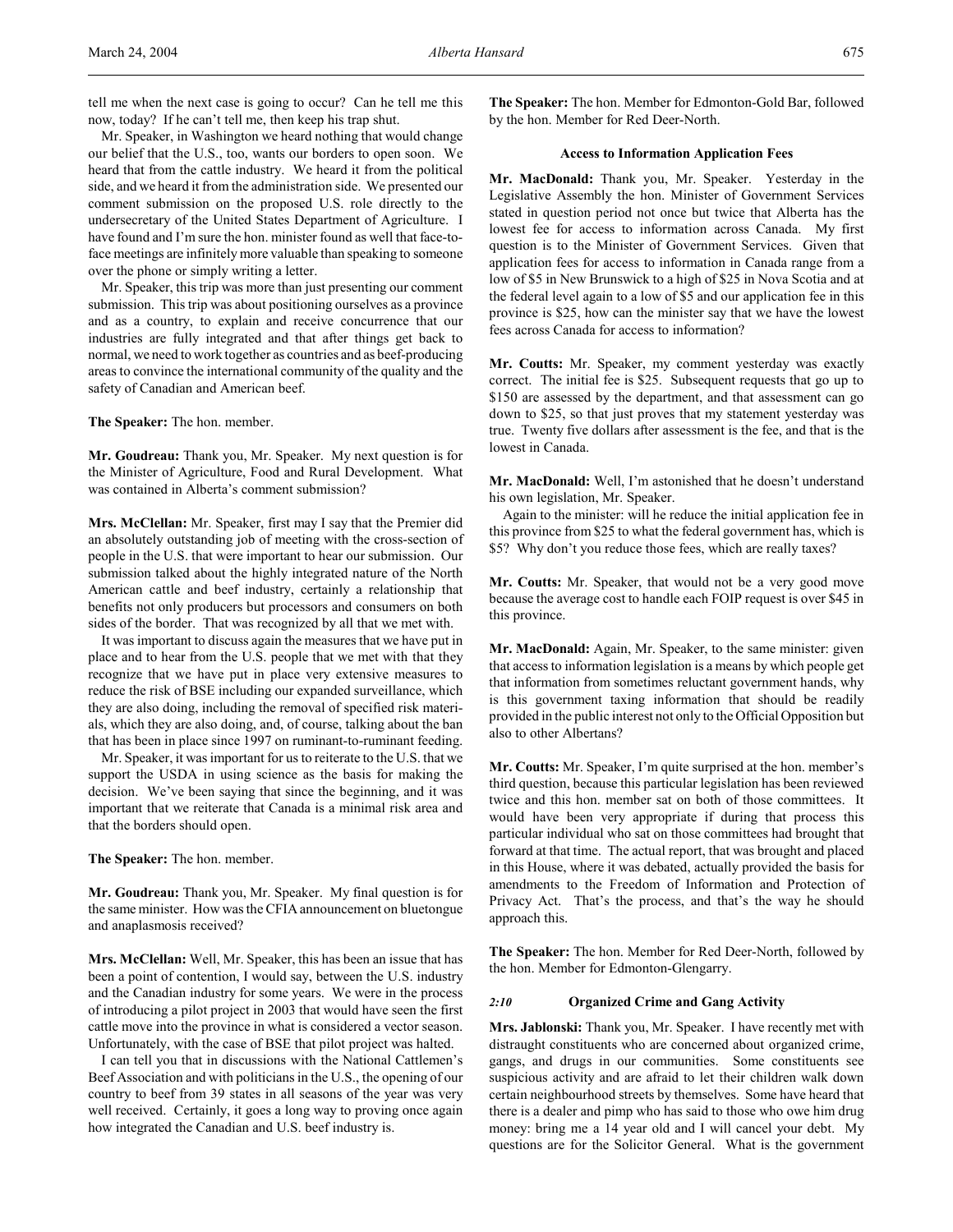doing to address the issues of organized crime and gangs in our communities?

## **The Speaker:** The hon. minister.

**Mrs. Forsyth:** Well, thank you, Mr. Speaker. First of all, I want to say that anyone with information about criminal activities in this province should be giving that information to the police.

As for the question of gangs and organized crime we know that gangs are a breeding ground for organized crime, and we know that organized crime is a problem crossing all boundaries, all communities, and a part of society. It's no longer a big-city problem.

This government is not standing idly by. First, we provide the Criminal Intelligence Service of Alberta with \$2.4 million in annual funding. Secondly, we established the integrated response to organized crime unit, which is known as IROC, which is directed by senior RCMP members, members from Calgary and Edmonton. This is really a first in Canada, and I'm very, very proud of what they're doing. They're up and running. Police are targeting key players and crime bosses through the co-ordinated efforts of CISA and IROC in addition to the actions already taken by all the law enforcement agencies in the province.

**Mrs. Jablonski:** Again to the Solicitor General: can you tell me whether or not organized crime and gang activity is growing in this province?

**Mrs. Forsyth:** Well, Mr. Speaker, crime in general is going down in Alberta. It is down in Canada and in most other western industrialized countries. Crime stats, however, do show increases in organized crime activities partly due to our booming economy. So to answer her question, yes, gang and organized crime activity seems to be increasing. We understand how Albertans want to have safer communities, and law enforcement is a high priority. Without being specific, we're going to be dealing with the budget in a couple of hours, and we're going to have good news for the policing community in this province.

**Mrs. Jablonski:** Finally, to the same minister: what should people look for and what should they do if they suspect that there's a crystal meth lab or grow operation in their neighbourhood?

**Mrs. Forsyth:** First of all, Mr. Speaker, I encourage the member and any other person to be very, very careful if they suspect a home in their area is being used to make meth. If you suspect something, contact the police. Obviously, do not make contact with the residents of the home or go around investigating the home. It's important to call the police.

There are signs that people can look for if they're suspicious that there's a meth lab next to them, and that is an unusual or strong odour similar to fingernail polish or cat urine. Look at the garbage that's being disposed of; are there large quantities of cold medicine, antifreeze, drain cleaners, lantern fuel, coffee filters, batteries, duct tape, and large glass containers? Are the windows blacked out? Is there unusual traffic at night? All of these are signs that a meth operation could be next door. Again, contact your police.

### **Private/Public Partnerships for Hospital Construction**

**Mr. Bonner:** Mr. Speaker, last week members of the government were unfamiliar with a report that was tabled in this Assembly on November 26, 2003, which was titled Why P3s Don't Work, and What Will. My question today is to the minister of health. Given

that this report clearly states that "the P3 model for public hospitals is likely to lead to . . . a deterioration of the quality and extent of universal service," how can this minister condone using P3s for hospitals?

**The Speaker:** The hon. Minister of Health and Wellness. Please remember that we're not into a debate here.

**Mr. Mar:** Mr. Speaker, there is a certain philosophical element to this, I would suggest. The reality is that when an individual goes into a facility seeking health care services, the operative questions that will be on the mind of such an individual are: does this place have the people and the equipment and the skills to diagnose me and treat me so I get better? Nobody is going to ask: "I wonder what the rate of return on this building is. I wonder if this is owned by the regional health authority. I wonder if this is a P3 project." That is far removed from what the concerns are of individuals who are ill and need access to the health care system.

Mr. Speaker, I think it is important that we look at the recent report prepared by the Conference Board of Canada that examined OECD countries in the world. It assessed that Canada has the third highest cost system in the world but only gets middle-of-the-pack results, around 13th in the world, in terms of outcomes. We do have a good health care system. I don't want Albertans to think otherwise. But the reality is that there are other places that are getting better outcomes. Our responsibility as a government is to examine these systems from around the world, and if we're prepared to import physicians from other parts of the world, we should also be prepared to import the gold-medal standards of best practices, including innovative ways of looking at how our health care system is provided through P3s.

**Mr. Bonner:** Mr. Speaker, to the Premier: given that the report states that "it is reasonable to expect P3 hospitals to be at least 10% more costly than their public sector equivalents," why does the Premier believe that P3 hospitals won't cost Alberta taxpayers more?

**Mr. Klein:** Mr. Speaker, again the hon. member does not understand or refuses to understand the whole concept and the process relative to P3s.

First of all, this government is not saying by any stretch of the imagination that P3s are the end-all and the be-all. We are saying that this is another tool that might be used to get needed infrastructure on stream, whether that infrastructure involves municipal buildings, schools, hospitals, roadways, or whatever else. If a P3 works and if it can be demonstrated through a very detailed adjudication process that the project will be a good project and it will save taxpayers' dollars, then we will consider it and likely go ahead with it. If it can be shown that the project is of no particular benefit to the taxpayer or to the government or to the people of this province, then it won't go ahead. We'll find another way of doing it.

So, Mr. Speaker, there is nothing wrong whatsoever in reviewing and looking at P3 proposals and putting them to work if they work. If they don't work, they won't happen.

**Mr. Bonner:** Mr. Speaker, again to the Premier: when will this government actually hear the concerns of Albertans, of prominent economists, of relevant organizations and other governments and reject the P3 model for essential public services such as health care?

**Mr. Klein:** Mr. Speaker, P3 projects for essential public services and other public services will be rejected if they don't work. I have seen examples of P3 projects that work in the health care system.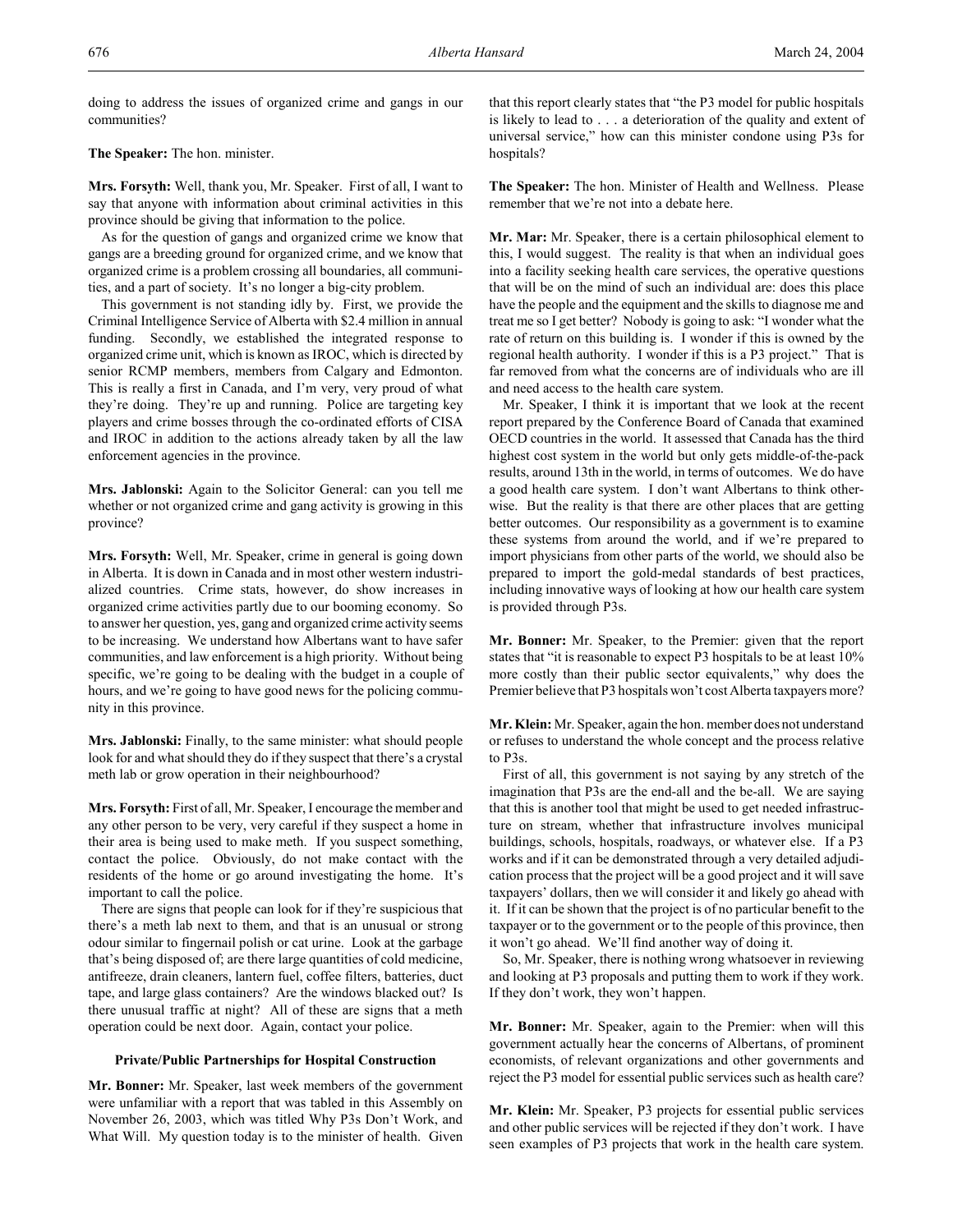[interjection] Well, I have seen a proposal that works. In my mind it works. Maybe in his mind it doesn't work, but in the minds of the people involved with the project – and I'm talking about one in the U.K. – it works.

Mr. Speaker, I'll have the hon. Minister of Municipal Affairs respond.

**The Speaker:** Hon. members, I should have ruled these questions out at the beginning. They just lead to debate. The purpose of question period is to deal with policy, so I apologize for the last five minutes or six minutes.

We're now moving on to the hon. Member for Wainwright, followed by the hon. Member for Edmonton-Ellerslie.

### *2:20* **Rural Education**

**Mr. Griffiths:** Thank you, Mr. Speaker. The Learning Commission's is an excellent report that ensures that the urban education system works, but while the report deals with the urban issue of class size, it does not address the rural issue of double and triple grading. In fact, nowhere in the report are unique rural education issues around transportation, program inequity, lack of specialized services, and the effects of declining enrolment addressed at all. My question is to the Minister of Learning. What plans does the minister have to address these unique problems faced by rural boards in delivering quality education in rural Alberta?

#### **The Speaker:** The hon. minister.

**Dr. Oberg:** Thank you very much, Mr. Speaker. The hon. member has raised some very good points. The Learning Commission received a lot of accolades across the province and, indeed, right across the country for the work that it's done. One of the disappointments, though, that has been voiced to me is exactly what the hon. member has brought up, which is the rural school issue. There are not a lot of things in the Learning Commission about rural schools.

I will add, though, Mr. Speaker, that included in the funding formula which was actually suggested and recommended by the Learning Commission are a lot of specific things that deal with the exact issues that the hon. member asked. Small schools by necessity will now become a type of grant that will be given to those areas where they have small schools. The small schools are such that, realistically, because of their location you cannot close them down. You cannot close a school because there won't be another school for, you know, 30 or 40 miles. So that's certainly one of the areas.

Another thing and a very important thing, Mr. Speaker, that we will be doing, in subtle reference to another question that was asked today: the SuperNet will play a very important role. Indeed, the SuperNet has been funded in my department for the last two years and actually will continue to be funded for the next 20 or 30 years within my department. As a matter of fact, in the funding formula it has been recommended that these funds be enveloped.

So, Mr. Speaker, the hon. member has an excellent question. Rural schools are something we continue to work on and continue to work for because those challenges faced by rural schools are considerably different than challenges faced in urban areas.

### **Rural Economy**

**Ms Carlson:** Mr. Speaker, this government has deliberately destabilized growth in rural Alberta during the Klein regime.

**The Speaker:** Please, please. It's against the rules to mention people's names.

**Ms Carlson:** I withdraw that, Mr. Speaker.

By centralizing control and removing local offices, rural communities have lost infrastructure, jobs, and new dollars into their communities. To the Premier: why did your government do this?

**Mr. Klein:** Mr. Speaker, we didn't. You know, I don't know how often – perhaps the hon. Member for Lethbridge-East gets out into the country from time to time. I imagine he does because he understands it. I don't think that many of these other members get out into the country, but I do, and the majority of the government MLAs either live in the country or get out into the country. I'm talking about the rural areas of Alberta, real Alberta, from High Level to Warner, from Banff to Medicine Hat, from Oyen to Rocky Mountain House.

Mr. Speaker, we travel around, and when I travel around to communities in this province, I see a tremendous spirit: a spirit of confidence, a spirit of commitment, a can-do spirit. I see communities that are vibrant. I see people going to their work, their jobs, working in the fields, volunteering in their communities. I see the vibrancies and all the activities going on in the curling rinks and the hockey rinks and the community halls and the church basements. This province is very much alive and, indeed, is very much alive in the rural areas.

**Ms Carlson:** Mr. Speaker, my second question goes to the Minister of Economic Development. Given that this question comes from a constituent in central Alberta, can he tell us how removing local offices has helped economic development in rural Alberta?

**Mr. Norris:** Well, you know, Mr. Speaker, I guess that, much like the Minister of Gaming the other day, I'm very flattered that you asked a question. I thought that you forgot about me.

I'll answer the question in a number of different ways, Mr. Speaker. There was some rationalization done in the ministry of agriculture, which I think she's referring to – and the minister might want to comment – but to offset those, that were very rational economic decisions, our department along with the minister of agriculture and the members for Innisfail-Sylvan Lake and Wainwright have coauthored a strategy for rural development called the economic blueprint for rural development. It talks about the things you're speaking to, about how to have a healthy rural Alberta, because this government does identify how important that is.

Other initiatives, Mr. Speaker, that the member should know about that are specific to rural Alberta are the SuperNet, which we had a lively discussion on earlier; our regional economic alliances, which identify grouping together regional economies and cities and towns into economic alliances to help promote them and stop the us versus them mentality; and, of course, our tourism initiative, that's been incredibly successful, to recognize that rather than coming into Calgary and Edmonton and moving on to British Columbia, we would like people to go east and maybe see the Lac La Biche Mission or maybe see the Ukrainian Cultural Centre or go see the Dinosaur Trail or any number of other opportunities that are all in rural Alberta. We've spent an awful lot of time developing those projects, so the member should just come to Public Accounts next week and find out.

**Ms Carlson:** Mr. Speaker, to the same minister: are we going to see some dollars dedicated in the form of the hotel tax to tourism initiatives that can be run by the associations themselves rather than the government?

**Mr. Norris:** Well, clearly, if I answer that question, Mr. Speaker,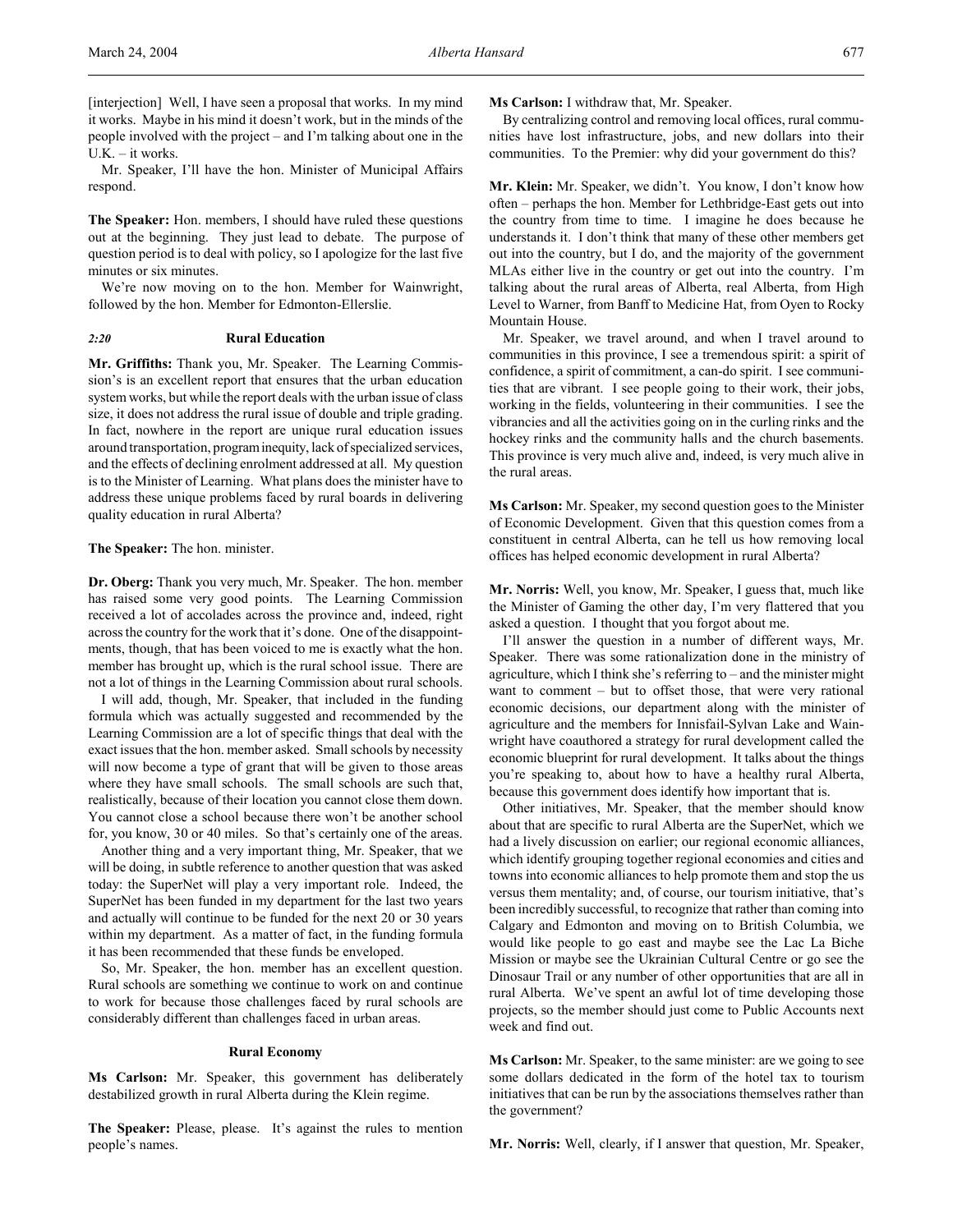I'll be killed. I just want to say yes, but as you're well aware, the budget comes out tomorrow . . .

## **Some Hon. Members:** Today.

**Mr. Norris:** Oh, today. Clearly, I'm still in St. Patrick's Day mode, Mr. Speaker.

To answer the hon. member's question, as a department and government we have identified tourism as one of the most important industries that we have. It's our fourth largest, employs some 120,000 people, generates about \$6 billion in sales, some \$700 million or \$800 million in revenue to this government. Every particular member in this House knows the importance of it. So I thank the hon. member for the question.

One of the ways that we're looking at getting some kind of sustained funding is the hotel tax. I don't have an answer for you, but I can tell you that the Member for Edmonton-Glenora, the Member for Whitecourt-Ste. Anne, the Member for West Yellowhead, the Member for Banff-Cochrane, both of the members from Calgary who are on the committee are supportive of it, and we will bring it forward, and because this government is so forwardthinking, I would suspect that the answer will be, hopefully, yes.

**The Speaker:** See what you've done, hon. Member for Edmonton-Ellerslie?

The hon. Member for Edmonton-Strathcona, followed by the hon. Member for Edmonton-Meadowlark.

## **Education Survey**

**Dr. Pannu:** Thank you, Mr. Speaker. The Ministry of Learning is circulating a questionnaire to parents asking them how satisfied they are about the quality of education their children are receiving at schools. Many parents have called us to express their frustration and to deplore the fact that while the questionnaire does ask how satisfied they are with teachers, principals, and the school environment, nowhere are they asked how satisfied they are about the government's own policies which negatively impact schools and classrooms, issues such as class size, user fees, and fundraising. My question is to the Minister of Learning. Why are only local schools and teachers being evaluated, while parents are being denied the right to evaluate the provincial government's own role in the learning system?

**The Speaker:** The hon. minister.

**Dr. Oberg:** Thank you very much, Mr. Speaker. This was a questionnaire that was put out not just to be a random questionnaire. This is a very important element of the accountability pillar of our new funding framework, and this questionnaire will provide the baseline for responses for now and into the future. This is a questionnaire that will be given to parents and teachers and students over the next 10 to 20 years. This will provide the baseline.

Included in the questionnaire are some of the questions that the hon. member has raised, but there are also questions that relate to class sizes, questions that are related to the government's role in general. Mr. Speaker, I must emphasize that the reason and rationale for this questionnaire was to be able to report back to the constituents from the school boards. We are indeed the ones who are putting it forward.

This is the first of its kind probably in North America. It certainly is the first of its kind in Canada. It's something that we may have some growing pains with – there's no doubt about that – but it will

provide a very good baseline for information now and well into the future.

## *2:30*

**Dr. Pannu:** To the same minister, Mr. Speaker: why is the minister holding school boards, local schools, teachers, and principals to a standard of accountability to which he is not prepared to hold himself?

**Dr. Oberg:** I find that question absolutely hilarious, Mr. Speaker. Each and every day that I come in here, I am held accountable for the actions of 980-some employees within my department. I am also held accountable for about 64, 65 schools boards that are around the province, and indeed I'm often held accountable for each and every one of the schoolteachers in this province. So that notion is absolutely hilarious, and it's something that, realistically, the hon. member should have known better.

**The Speaker:** The hon. member.

**Dr. Pannu:** Thank you. My second supplementary to the same minister: will the minister redesign the survey questionnaire to include questions about class size, user fees, and parent fundraising, or does the government wish to continue to avoid parents' scrutiny by failing to ask these questions?

**Dr. Oberg:** Mr. Speaker, the rationale behind the questionnaire, as I stated, was to improve the outcomes of learning by setting a baseline as to what was actually happening in the classroom. We are talking the classroom. That's where children learn. I think the hon. member has something that he's quite mistaken about. We are looking at what is actually happening physically in the classroom. We're using this questionnaire as a baseline. It is something that will be moved on well into the future and probably will provide us with information that is extremely valuable when it comes to assessing exactly what the school boards do.

Mr. Speaker, there have been several groups of parents, of teachers, of students who have been asked to fulfill this questionnaire, and the information will be made public. It will be made public by us. It will also be made public by the school boards. So this is a very, very important element of the accountability pillar of the new funding framework.

**The Speaker:** Hon. members, as an addendum to yesterday's question period I believe the hon. Minister of Transportation wants to supplement an answer to the hon. Member for Edmonton-Glengarry. It was in response to the question and answer there. So under our rules if the minister wishes to proceed, you, sir, will have an additional opportunity to ask a question and for a response as well.

The hon. minister.

## **Transportation Department Survey**

**Mr. Stelmach:** Well, thank you, Mr. Speaker. In response to a question asked yesterday by the hon. Member for Edmonton-Glengarry, I am pleased to table five copies of a letter that has been sent to a resident of Medicine Hat. That letter answers all of the questions raised by the hon. member plus additional information.\*

**The Speaker:** The hon. Member for Edmonton-Glengarry.

**Mr. Bonner:** Yes. Thank you for that, Mr. Minister.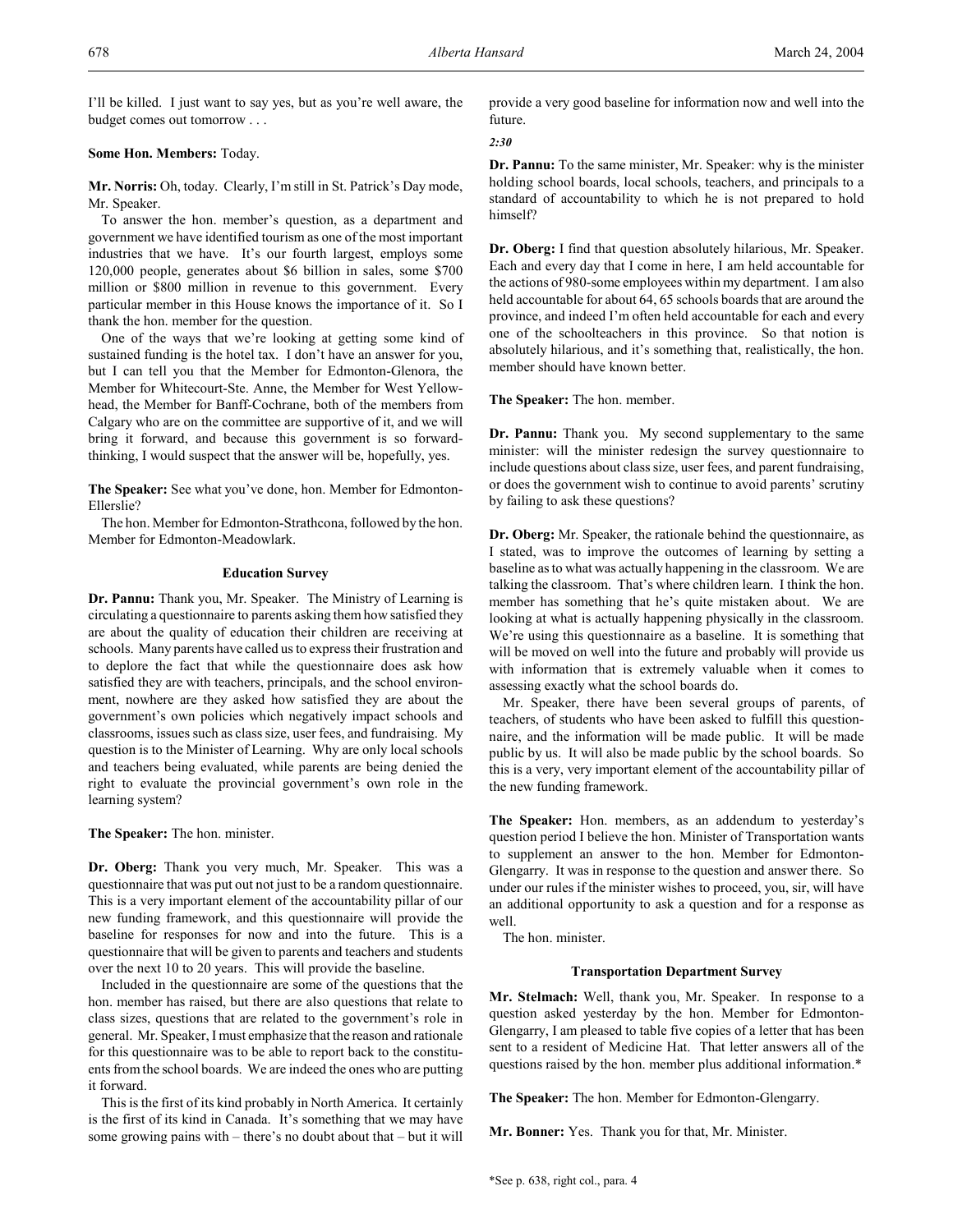One question: would the minister also table copies of the survey that was sent out to various people around the province?

**Mr. Stelmach:** I can provide a sample of the survey, but I can't provide the thousands of surveys that were sent to all Albertans. I can certainly table a copy of the survey that went out to Albertans. This survey is to gather client satisfaction. We include that information in our annual report, that goes out to all Albertans at the completion of the fiscal year.

**The Speaker:** Hon. members, in 30 seconds I'll call upon the first of seven who will participate today.

Before calling on the hon. Member for Lac La Biche-St. Paul, might we revert briefly to Introduction of Guests?

[Unanimous consent granted]

## **Introduction of Guests**

*(reversion)*

**The Speaker:** The hon. Member for Drayton Valley-Calmar.

**Rev. Abbott:** Thank you, Mr. Speaker. It gives me great pleasure to introduce a very interesting group today. They are called the Willow Creek home-school support group. They're from various different areas in my constituency as well as the constituencies of a couple of other MLAs. They're spread out quite far geographically. There are 35 home-school students ranging from I believe kindergarten to grade 12, there are 17 home-school support group parents, and their field trip leader, who sort of organized the trip today, is Mrs. Ute Stiller. So I would ask if this very distinguished group would please rise and receive the warm welcome of the Assembly.

**The Speaker:** The hon. Member for Innisfail-Sylvan Lake.

**Mr. Ouellette:** Mr. Speaker, I rise today to introduce to you and through you to all members of the Assembly two couples that drove all the way up here from the great heart of Alberta, central Alberta, to take part in the budget speech. First of all, I'd like to introduce Gary and Linda Yargeau, who are no strangers to politics. Gary is a town councillor with the town of Penhold, and Linda was a school trustee, I think, for about five terms before regionalization for the county of Red Deer and now still advocates for children working for Diamond Willow children's services.

Dennis and Sherry Cooper are also with them. Dennis is also a town councillor for the town for Penhold. Together they own Skyways Aviation at the Red Deer airport. Sherry is also a pilot instructor and, I understand, is one of best pilots of their fleet. I'd like them to rise and receive the warm welcome of the Assembly.

Thank you, Mr. Speaker.

**The Speaker:** The hon. Minister of Revenue.

**Mr. Melchin:** Thank you, Mr. Speaker. I'm pleased to rise today and introduce to you and to members of this Assembly a good friend and constituent, Louise Kidney, who is here visiting with us today. She's also been working for the past couple of years on an exciting project that's been talked about in question period, the SuperNet, and has done some excellent work. She could tell you some great things if we had the opportunity to tell you about SuperNet. If Louise would rise and receive the warm welcome of the Assembly.

### **Recognitions**

**The Speaker:** The hon. Member for Lac La Biche-St. Paul.

### **Organ Donor and Transplant Awareness**

**Mr. Danyluk:** Thank you very much, Mr. Speaker. It is my pleasure to rise in the Assembly today to bring awareness to an area of extreme importance to all of us: organ donor and transplantation programs. We are all aware that just yesterday our good friend and former colleague Mr. Peter Elzinga underwent surgery to donate a kidney for transplant. It comes as no surprise that this man who has served Albertans for so many years continues to give with this most personal and important gift to another human being.

Alberta is a leader in transplant surgery, but there is a chronic shortage of donor organs. It is imperative to honour those who have given life to others by educating ourselves about donation, making a decision about donation, and sharing that decision with our families. Transplants save lives, and I encourage all Albertans to consider making life-saving differences to someone in need. The gift of an organ is truly a gift of life, a gift that we all have the capacity to provide.

Thank you very much, Mr. Speaker.

**The Speaker:** The hon. Member for West Yellowhead.

## **Families of the Miners of Hinton**

**Mr. Strang:** Thank you very much, Mr. Speaker. I rise today to recognize the families of the miners of Hinton and area. That's why I am elaborating on the Elk Valley Coal Partnership's important announcement to develop the Cheviot Creek mine south of the town of Hinton.

I'd like to bring to your attention the families that have worked for Cardinal River Coals for over 30 years. A majority of them enjoy the area and have had to leave the community to find employment. A lot of them would like to retire in the area and have left behind their wives, children, family, friends, and relatives while they seek employment elsewhere. As their husbands are usually away for two weeks and maybe back for two weeks, you can see the disruption in the family unit. As well, a number of these workers have been great supporters of local community groups, involved in such things as being hockey coaches and volunteer firefighters.

This is great news for the families of Hinton and surrounding areas and especially for those who have sought employment outside. I'd like to thank Elk Valley Coal Partnership for taking the initiative to finally proceed with the Cheviot mine.

Thank you, Mr. Speaker.

**The Speaker:** The hon. Member for Red Deer-North.

#### *2:40* **Jaylene Norris**

**Mrs. Jablonski:** Thank you, Mr. Speaker. Today I'm very pleased to recognize one of Alberta's Great Kids, 15-year-old Jaylene Norris of Red Deer, who was presented with the Great Kids award on March 12, 2004, by the Premier, Colleen Klein, and the Minister of Children's Services. Jaylene has overcome many struggles and challenges in her young life, and with the encouragement and love of her foster family, her social worker, her teachers, and the Boys and Girls Club of Red Deer, Jaylene has transformed herself into a helpful, considerate, caring, and dedicated young lady.

Jaylene began to see life differently when she became a counsellor in training with the Youth and Volunteer Centre. Although Jaylene wondered what she could possibly have to offer other children, she ignored her insecurities and went to camp to help with seven to nine year olds. For the first time in Jaylene's life others depended on her for help and encouragement.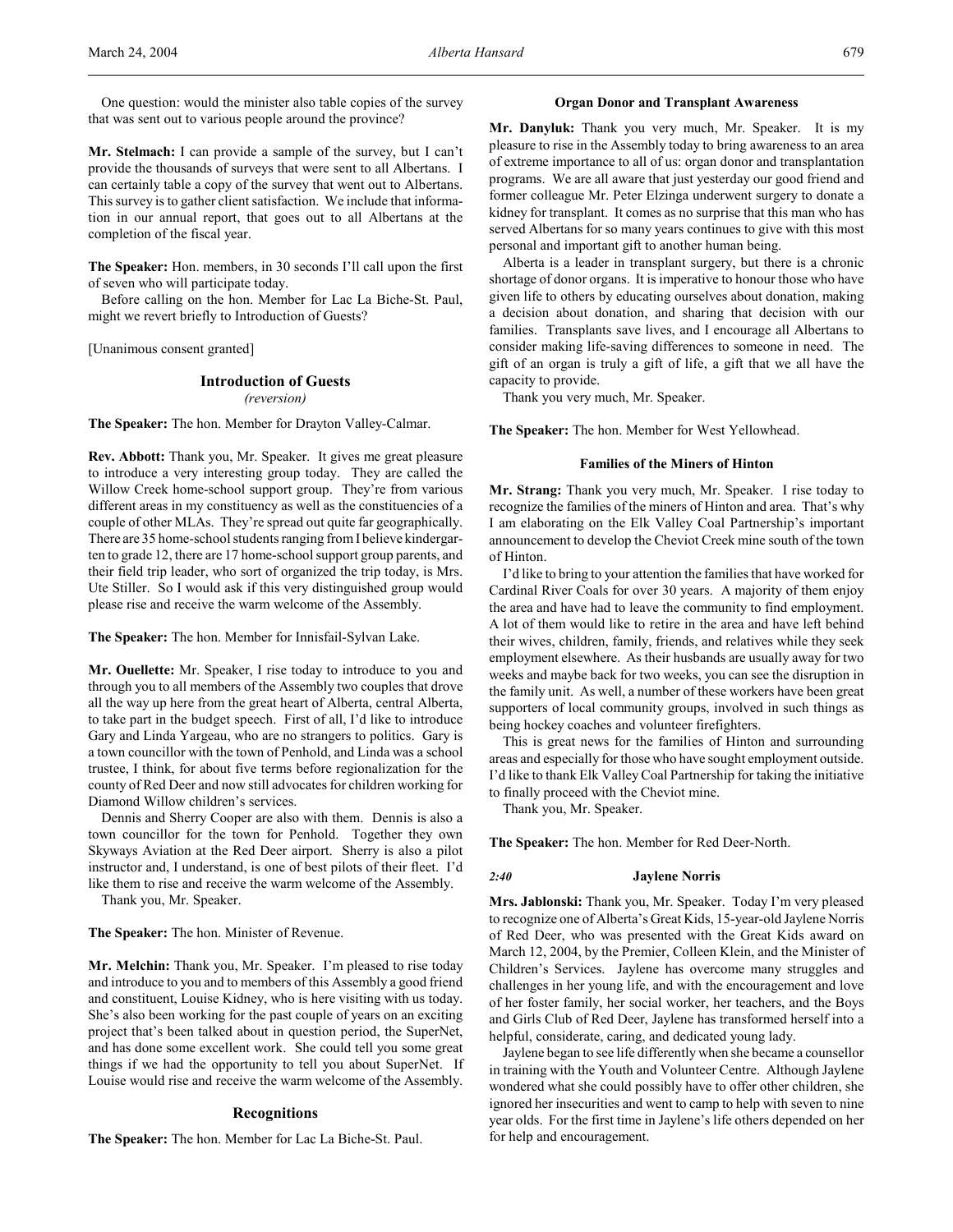Jaylene is now a volunteer at the Red Deer handicapped riding association and the Red Deer Native Friendship Centre. She was one of 38 high school students across Canada recognized by the Foundation for the Advancement of Aboriginal Youth with a bursary for academic achievement, contributions to community, and leadership qualities.

Jaylene is a Great Kid who has demonstrated that everyone has much to offer. She's an inspiration. Congratulations to Jaylene for being the best that she can be, and congratulations as well to the Friske family in Red Deer for being a big part of her success.

**The Speaker:** The hon. Member for Edmonton-Centre.

#### **World Theatre Day**

**Ms Blakeman:** Thank you very much, Mr. Speaker. This Saturday, March 27, is World Theatre Day. Created in 1961, World Theatre Day is particularly meaningful in Alberta, where our theatre community thrives. I'm especially proud to salute the thousands of Albertans who make their living in the theatre, and I'm very pleased to acknowledge the remarkable roles played by actors, technicians, volunteers, and, of course, audiences and the other artistic teams in more than 235 live theatre groups in Alberta.

Here in Edmonton we support more live theatre per capita than anywhere else in North America, and our very own Vern Thiessen is the winner of this year's Governor General's award for drama. Vern just happens to be a constituent of Edmonton-Centre. He wrote Canada's World Theatre Day message this year, and here's an excerpt: "As parents, grandparents, aunts, uncles, brothers and sisters, we have a personal duty to inspire respect for the playwright, actor, director, designer, and educator, and the risks they take."

This Saturday we honour these extraordinarily talented people who bring us such wonderful theatre. Thank you.

#### **Edmonton Oilers**

**Mr. MacDonald:** Mr. Speaker, our Edmonton Oilers have proven once again that the Alberta spirit is alive and well in their hearts and in their fans, a spirit that Albertans are famous for, a spirit that won't ever let them give up. The same spirit drove the Oilers to win the last five games and gave them a chance at the western division of the Stanley Cup playoffs. The team has shown true grit in its skate towards the playoff run. Our hockey heros will have to continue without error to stay ahead of the St. Louis Blues and the L.A. Kings. Both teams want the prize as much as Edmonton but lack our Alberta spirit.

As all of us long-time Oiler supporters know, Edmonton's home team will wage the battle to hang on to their precious playoff spot with fierce determination and skill. Northern Alberta will see tonight a spirited and exciting matchup as their Edmonton Oilers take on a classic rival from past playoffs, the Dallas Stars. I hope, Mr. Speaker, the Stars fade tonight.

Thank you.

**The Speaker:** The hon. Member for Calgary-Buffalo.

### **Bob Wasylyshen**

**Mr. Cenaiko:** Thank you very much, Mr. Speaker. I'd like to recognize the tremendous work and successful career of Edmonton's former police chief Bob Wasylyshen. On March 12 Bob retired from the Edmonton Police Service. Before becoming chief of police, Bob succeeded in many important positions, including field training officer, sergeant, staff sergeant, superintendent, and deputy chief of the investigative services bureau. Throughout his 32-year

career Chief Wasylyshen spearheaded numerous reforms in police investigation including the use of DNA evidence in crime scenes and the introduction of photoenforcement technology in traffic operations.

Bob Wasylyshen was appointed chief of police by the Police Commission on September 22, 2000. Building community partnerships had always been one of his major overriding goals during his time in office. It's been said that Bob Wasylyshen exceeded expectations as chief of police because of his keen understanding of policing from street level up to the executive offices.

His retirement is well deserved, and his presence with the Edmonton Police Service will be missed. Building a reputation and ensuring the well-being of the Edmonton Police Service were the most important goals for Chief Wasylyshen. Regardless of who becomes the next chief of police, they will have large shoes to fill.

I wish my friend Bob Wasylyshen all the best in life after policing.

Thank you, Mr. Speaker.

**The Speaker:** The hon. Member for Wetaskiwin-Camrose.

## **David Thompson and Capital Health Regions**

**Mr. Johnson:** Thank you, Mr. Speaker. I rise today to recognize the co-operative work done by the David Thompson and Capital health regions in opening an expanded renal dialysis unit in the Wetaskiwin hospital and care centre. This facility provides seamless service to patients from not only the David Thompson and Capital health regions but surrounding health regions as well. In this expanded facility more patients will experience the benefits of dialysis closer to home.

Since its opening in 1987 this dialysis unit has done over 26,000 dialysis treatments on 220 patients. This specialized health care that is occurring outside urban centres is extremely important for the sustainability of our health care system and for the health of rural patients. The co-operation between David Thompson health and Capital health is seen through this facility as Capital health runs the program in David Thompson's facilities.

I would like to publicly thank the CEOs of the David Thompson and Capital health regions, John Vogelzang and Sheila Weatherill, as well as all board members, whose co-operation benefits the province of Alberta as a whole.

### **Tabling Returns and Reports**

**The Speaker:** The hon. Member for Edmonton-Strathcona.

**Dr. Pannu:** Thank you, Mr. Speaker. I rise to table five copies of Alberta Learning's parent survey 2004, which parents complain has failed to ask the most important questions on the state of education, such as the teachers' and kids' learning conditions, class sizes, fundraising, and overall funding.

Thank you, Mr. Speaker.

**The Speaker:** The hon. Member for Edmonton-Gold Bar.

**Mr. MacDonald:** Thank you very much, Mr. Speaker. I rise to table this afternoon on behalf of a constituent of Edmonton-Gold Bar, Benjamin Atkinson, his opinions on photoradar and what he would like to see us do to make it better.

Thank you.

#### **Tablings to the Clerk**

**The Clerk:** I wish to advise the House that the following document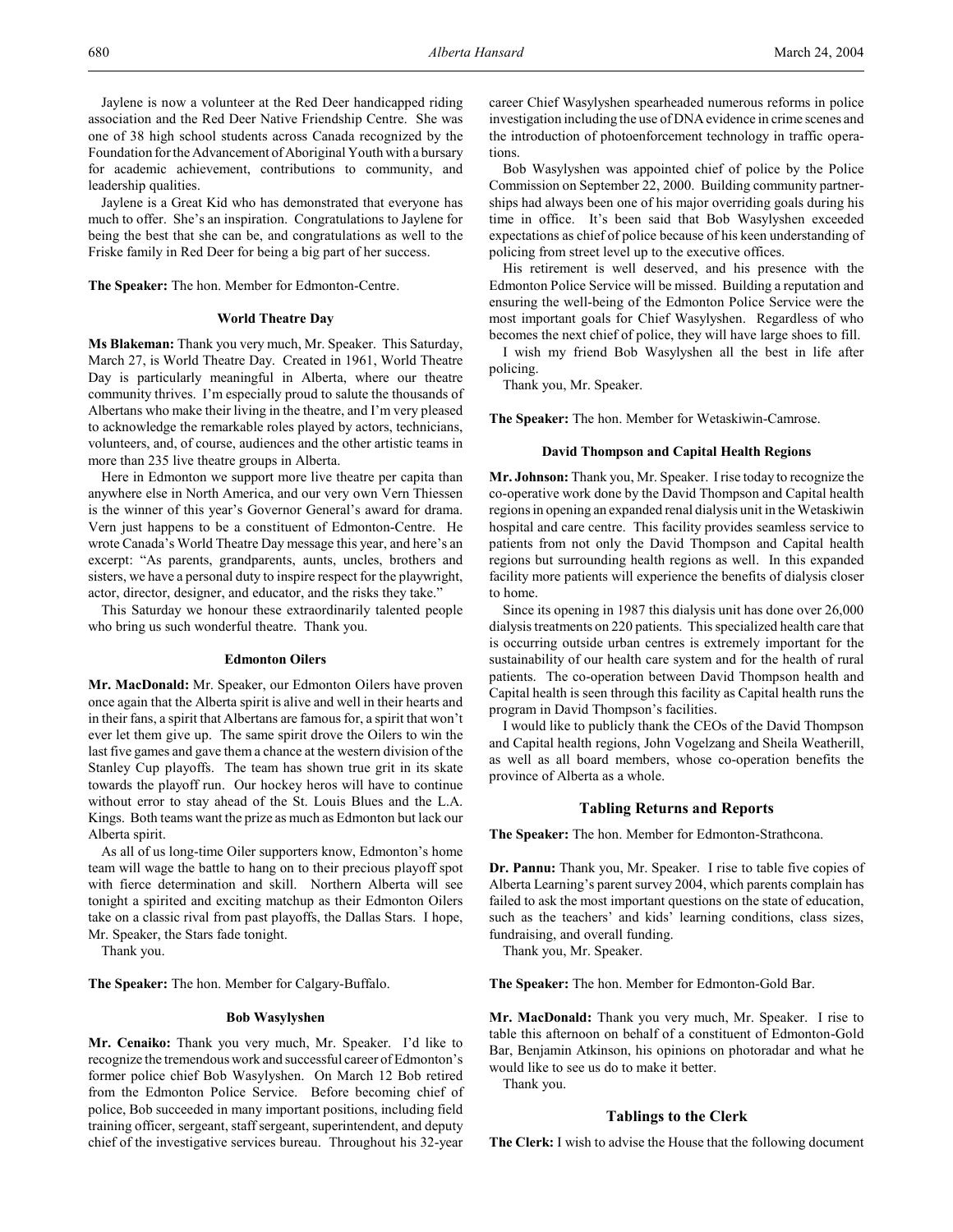was deposited with the office of the Clerk on behalf of the hon. Mrs. Nelson, Minister of Finance: pursuant to the Alberta Capital Finance Authority Act, the Alberta Capital Finance Authority annual report.

## **Speaker's Ruling Amendment to Motion for a Return 10**

**The Speaker:** On Monday, March 22, there was a point of order raised by the Government House Leader. Essentially, the point of order was that since the Assembly had passed an amendment to Motion for a Return 10 and approved the amended Motion for a Return 10, then other motions for returns should come off the Order Paper although they had not been explicitly dealt with. The discussion of this point of order and related matters is found at pages 611 to 617 of *Alberta Hansard* for that day.

The Government House Leader's argument was that to consider the other motions for returns he cited in light of the decision on Motion for a Return 10 would mean that the Assembly was considering the same issue on repeated occasions and cited paragraph 558 of *Beauchesne*'s, the sixth edition, as authority for that proposition.

On this point the chair finds that the amended Motion for a Return 10 that was approved differed from the wording of the other motions for returns that the Government House Leader indicated were similar. In the chair's view the amendment would have to be virtually identical to the wording of the other motions for returns for such a rule to be applied.

Therefore, the chair finds that the motions for returns referred to by the Government House Leader in his point of order that were not expressly dealt with by the Assembly – namely, 14, 15, 18, 61, 62, 70, 71, 72, 73, 103, 122, 123, and 146 – will remain on the Order Paper.

## **Speaker's Ruling Private Members' Business**

**The Speaker:** The chair is very much aware that Monday afternoons are private members' time. In dealing with written questions and motions for returns, it is the chair's view that the greatest leeway should be afforded private members, consistent with the rules and practices under which these items of business are conducted.

## *2:50*

The chair is not oblivious to the fact that there is a certain angst about the time devoted to dealing with the many written questions and motions for returns that there are on the Order Paper. When there are difficulties or problems encountered like this, the chair's view is that the primary responsibility for resolving them should rest with the House leaders.

The chair is reluctant to get involved in a situation where unique approaches to the rules and practices are being proposed. It is your Assembly, hon. members, and it is to you that the responsibility falls for dealing with the business of the Assembly.

The chair would point out that based on the chair's research to date, Alberta has a unique way of dealing with written questions and motions for returns that was adopted in 1993 to accord private members and the Assembly a greater role in this item of business. In the chair's view addressing the issue of the Assembly's consideration of written questions and motions for returns brings in some of the basic principles of parliamentary law; namely, "to enable every member to express opinions within limits necessary to preserve decorum and prevent an unnecessary waste of time." Members may wish to acquaint themselves with paragraph 1 of *Beauchesne's* and page 210 of *Marleau and Montpetit*, where the basic principles governing the operation of parliament are discussed.

Now, hon. members, in order to adequately prepare us all for the

Budget Address by the Minister of Finance this afternoon, the House is recessed until 3:30 this afternoon.

[The Assembly adjourned from 2:51 p.m. to 3:30 p.m.]

# *3:30* head: **Orders of the Day Transmittal of Estimates**

**Mrs. Nelson:** Mr. Speaker, I have received certain messages from Her Honour the Honourable the Lieutenant Governor, which I now transmit to you.

**The Sergeant-at-Arms:** Order! Please rise in the gallery.

**The Speaker:** The Lieutenant Governor transmits estimates of certain sums required for the service of the province for the fiscal year ending March 31, 2005, and recommends the same to the Legislative Assembly.

The Lieutenant Governor transmits estimates of certain sums required for the service of the province and of certain sums required from the lottery fund for the fiscal year ending March 31, 2005, and recommends the same to the Legislative Assembly.

Please be seated.

## **Government Motions**

**Mrs. Nelson:** Mr. Speaker, before moving Government Motion 13, I now wish to table the 2004-2005 offices of the Legislative Assembly estimates as well as the 2004-2005 government and lottery fund estimates. In addition, I am tabling the government's consolidated fiscal and business plans for Budget 2004, as required under sections 4 and 7 of the Government Accountability Act. Also provided for the information of the Legislative Assembly are business plans for each ministry, which must be made public under section 13 of the same act.

### **Budget Address**

13. Mrs. Nelson moved: Be it resolved that the Assembly approve in general the business plans and fiscal policies of the government.

**Mrs. Nelson:** Mr. Speaker, in just over nine months Alberta will begin to celebrate its 100th birthday, and what a remarkable hundred years it has been. Like most landmark birthdays, celebrating our province's centennial is an opportunity to look back at the amazing changes that have taken place since the early settlers ventured out west to break ground and build a new future. It's also an opportunity to look ahead and to envision Alberta's next century. As Premier Klein said, let's "make sure Albertans enter the province's second century with the same spirit of hope, determination and confidence as the Albertans of 1905 had when [our] first century began."

Before I get into the details of this year's budget, I want to take us back where this all began, and that's with Alberta's very first budget. Picture this: Edmonton, May 7, 1906. The hon. A.C. Rutherford, then called the Prime Minister of Alberta and also Provincial Treasurer, stood not in this building but a few blocks away at McKay Avenue school and delivered Alberta's first budget. Looking at that budget today, two things are striking: first, the simplicity and how small the numbers were and, second, the parallels between then and now.

Fiscal responsibility seems to have been bred in the bones of Albertans. Alberta's very first budget was balanced; in fact, they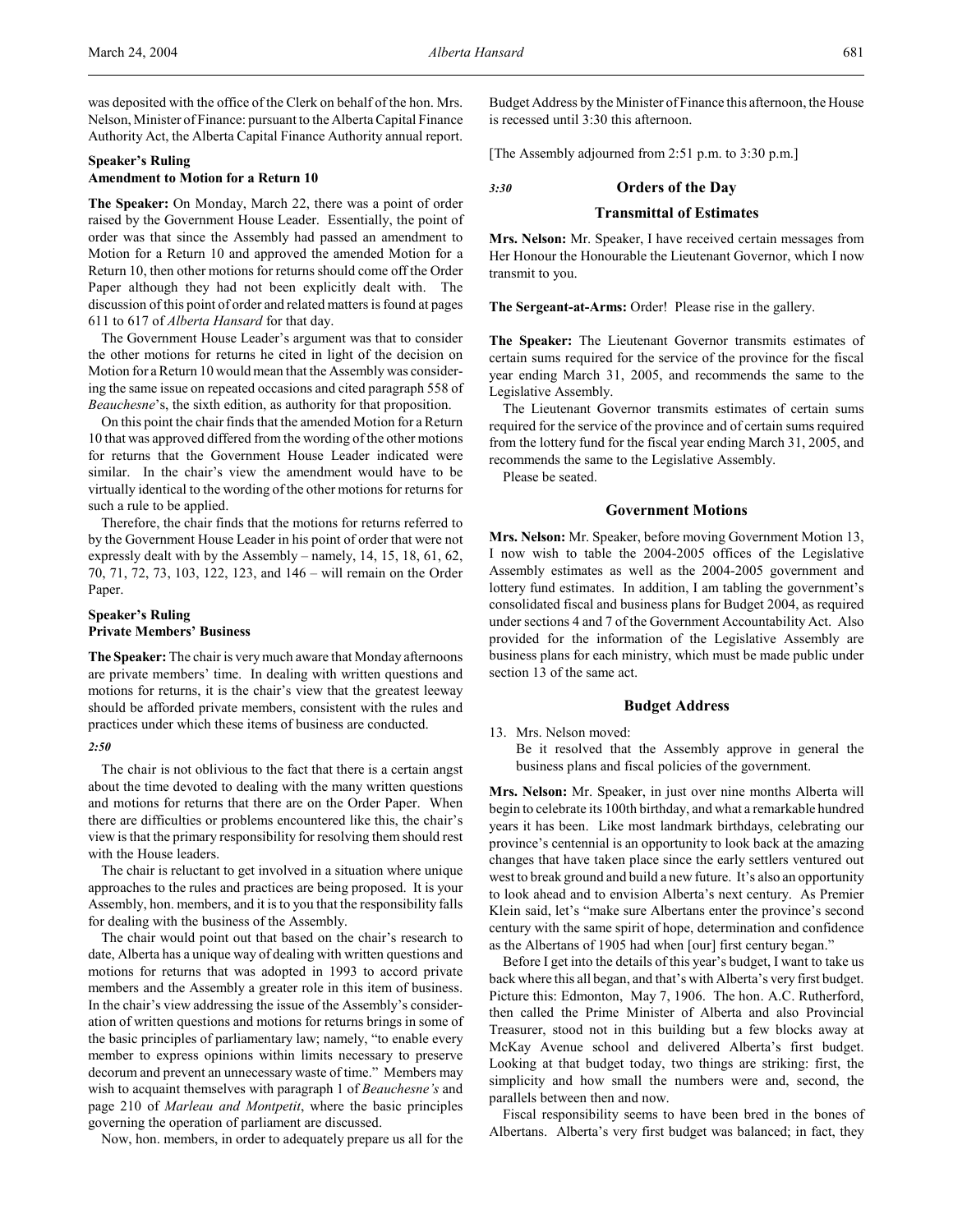Back in 1906, Mr. Speaker, when Alberta was brand new, one of the top priorities was infrastructure: building roads and bridges, building schools, digging ditches and water wells, and building the very first normal school for teachers. Investing in Alberta's infrastructure was critical at the beginning of Alberta's first century, and it is just as critical as we approach Alberta's second century. Look through that first budget and you'll see a line item outlining an investment of \$140,000 for the construction of this beautiful building, Alberta's Legislature. Imagine what \$140,000 would build today, and then imagine the foresight they had in designing this wonderful legacy.

Even in 1906 Alberta's leaders were looking at value-added agriculture and how to build a strong agricultural economy. Back then they invested \$250,000 in creameries to launch the province's dairy industry. Today we're struggling to deal with the impact of BSE, to get the borders open, and to rebuild confidence in Alberta's food industry. Mr. Speaker, we will succeed.

Education was another big priority in that first budget, just as it is today. But back then they spent the whopping sum of \$200,000 and had ambitious plans for 800 schools by the end of the year. Today \$200,000 would pay for about two classrooms, and we have thousands of them across the province.

One striking difference is in health care. You'll see today that health care is taking up more and more and more and more of our provincial budget, and its costs are growing at a dramatic rate. Not so in 1906. The entire budget for what was then called hospitals, charities, and public health was \$33,500, and it warranted only one line in the budget speech.

Taxes. There was no such thing as personal income taxes, but – and here it comes – Premier Rutherford served notice that it would be right and proper to tax lands outside school districts for school purposes, and because most of the other provinces received revenue from corporations like insurance companies, banks, loan companies, and telephone companies, he could see no reason why Alberta shouldn't as well. So corporate taxes were launched.

Much to my surprise, even then they were talking about Ottawa and guns. In this case the budget set aside \$1,200 for the Provincial Rifle Association to go to competitions in Ottawa.

Mr. Speaker, it's fun to look back at the numbers and see how things have changed since our province's early days. But to me, the most important lesson in Alberta's first budget comes in this quote from Premier Rutherford. He said:

We have no pessimists in Alberta – a pessimist could not succeed. We are optimistic and always look on the brighter side of affairs, and so long as we keep progressing in the future as we have in the past, we will, without a doubt, become the great premier Province in British North America.

In 1906 there was no room for pessimists in Alberta, and there's no room for pessimists today.

Albertans are mavericks, people who look challenges square in the face and see hope: hope for better solutions, hope for a better future for ourselves, our families, and our province. That was true in 1906, and it's certainly true today. Mr. Speaker, optimism and hope for the future are what this year's budget is all about.

#### *3:40*

This is a budget for Albertans. It's the budget that Albertans have asked for through countless meetings, letters, e-mails, phone calls, and consultations. Albertans want their children and young people to have the best education we can provide, and they'll get that with this budget. They want their health system to be there when they

need it, and this budget will help make that possible. They want strong and safe communities, a thriving economy with jobs for themselves, and a strong future for their children right here in Alberta. They want to make sure that their children get a safe and healthy start in life, that family violence becomes a thing of the past, and seniors and people who need help get the support they need. All those expectations are addressed in Budget 2004.

Frankly, Mr. Speaker, this is a budget that would only be possible in a province like Alberta. We have choices that are simply out of the question in any other parts of the country. We are a prosperous province, a province blessed with an abundance of resources and driven by the hard work of determined Albertans. The obligation of a prosperous province is to invest wisely, not to squander resources but also not to refuse to spend money where there are pressing needs and the opportunity to build a better future. That's the goal of Budget 2004: to seize every opportunity and to put our province on route and on course for an unparalleled success in our second century.

Let me now turn to the big picture and the highlights of Budget 2004. With this budget we will spend a total of \$22.6 billion. That's an increase of 6.1 per cent in operating spending for government programs and services. We expect the province's total revenues to be just under \$23 billion. That's a 9 per cent decrease from the current year's budget, primarily because like most private-sector forecasters we are assuming that the price of oil and gas will return to more sustainable levels this year. As announced, the amount of resource revenues we can spend each year on programs will increase from \$3.5 billion to \$4 billion this year. That's an amount we are confident that we can sustain.

In 1906 Premier Rutherford served notice to corporations to get ready to pay taxes to support essential government programs. Today I'm serving notice that for the fourth straight year taxes for Alberta's businesses will go down. The general corporate tax rate will drop from 12 and a half per cent to 11 and a half per cent. That's one step closer to our target of 8 per cent. The small business rate will drop from 4 per cent to 3 per cent. Together these reductions amount to savings of \$142 million this year for businesses, businesses that drive Alberta's economy and create lasting jobs for Albertans. We will also take steps to enhance Alberta's reputation as a businessfriendly jurisdiction. Legislation dealing with income trusts and unlimited liability companies will be introduced this year.

Mr. Speaker, businesses are not the only ones to benefit from tax changes this year. Thanks to indexing of our 10 per cent single-rate personal tax, Albertans will save \$150 million in personal income taxes this year alone. School property tax rates are going down by 2.3 per cent, saving Albertans and Alberta businesses about \$20 million. Since 1993, Mr. Speaker, our government has dropped education property tax rates by over 27 per cent. So overall Albertans pay the lowest personal and business taxes in the country, and there's still no sales tax.

Mr. Speaker, our record on debt repayment is unparalleled. In the early 1990s our province was burdened by a crippling debt of \$23 billion. My fondest wish would be to stand here today and say that by the end of this year Alberta's debt will be gone, but that would be speculation, and budgets are not about speculation.

By March 2005 our debt will have dropped to just under \$3 billion, a drop of nearly 90 per cent. That puts us within striking distance of eliminating the debt, a truly remarkable achievement. I can tell you that if – and I say "if" – resource revenues are considerably higher than our forecast, my vote and the Premier's vote will be to seize the opportunity and hand Albertans, especially young Albertans like my son Troy, the best gift we could give, the gift of a debt-free province.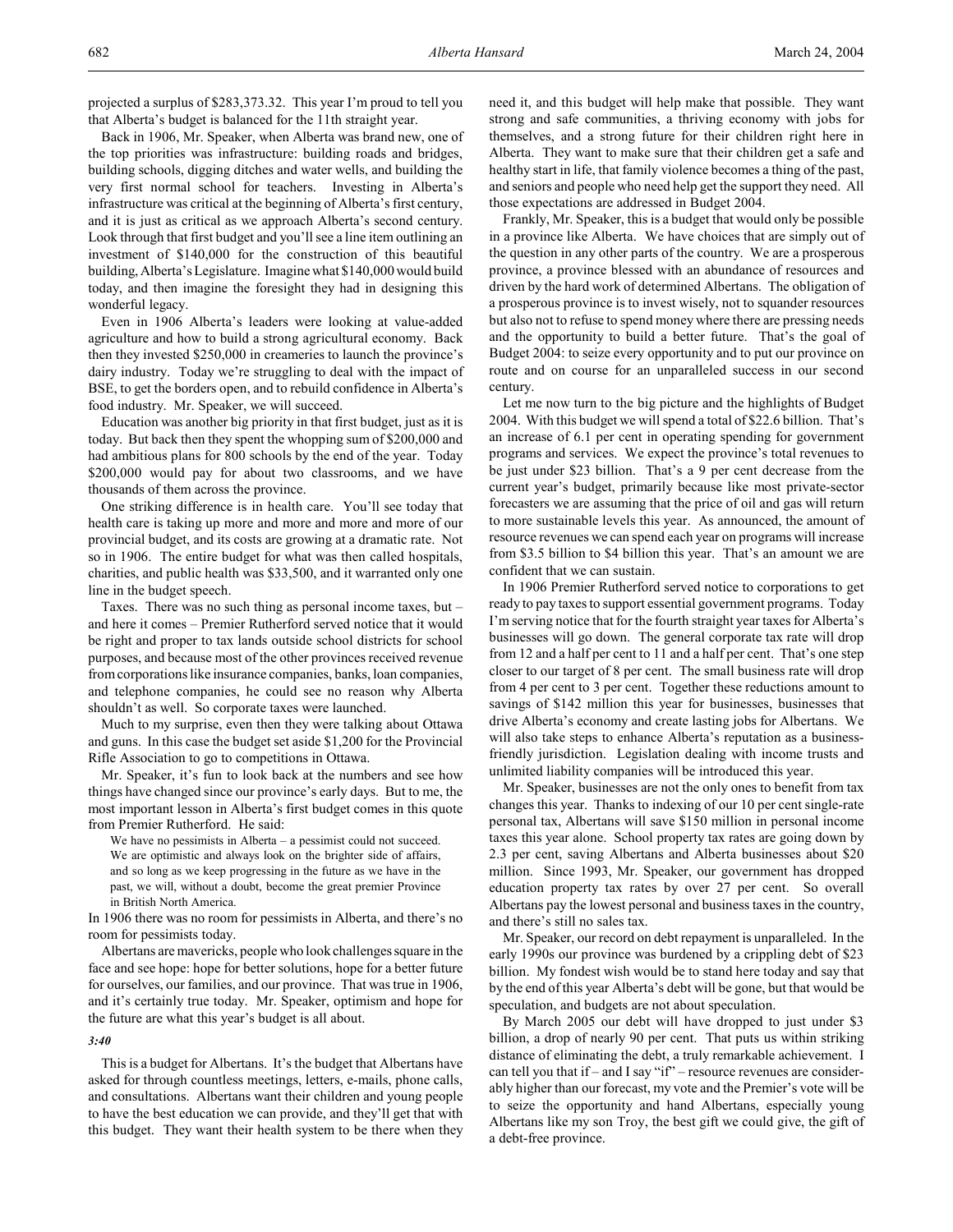Mr. Speaker, I know that many people looking at today's budget will say that the forecasts are too low: how could we expect oil and gas prices and our resource revenues to drop when things are looking so good? Most industry observers expect energy prices to go down. The question is when and by how much. Because energy prices are always an unknown factor, our forecasts may be too low; they may be too high.

The reality is that with Alberta's new fiscal framework our budgets are no longer tied to the ups and downs of oil and gas prices. We don't need to watch the daily news wondering what impact the latest shock will have on our budget. We have protected Albertans against those shocks. Spending \$4 billion from resource revenues is the limit. That's all we can or will spend in the budget.

The only difference that the price of oil and gas makes is at the end of the year, when we have some real choices to make. If oil and gas revenues are higher than we expect – and I truly hope that they are – we have two choices and only two choices: we can put more money on the debt, or we can invest more in assets including capital.

Mr. Speaker, we cannot underestimate the strength of this new fiscal framework. Not only does the sustainability fund protect us from ups and downs in resource revenues, but it also allows us to respond to emergencies when they occur. This past year alone the sustainability fund was there to provide assistance to farmers and ranchers, to cover the extraordinary costs of last year's forest fires, and to shelter Albertans from high natural gas prices. This new fiscal plan works. It works for Albertans today, and it will keep working for Albertans as we begin the next century.

Another concern some may have about today's budget is the level of spending. It's a lot of money, and for someone like me who keeps a careful eye on the bottom line, I have to admit that it gives me some pause for thought. But I am convinced of two things. First, we are investing wisely in things that matter most and will help build a better future, and second, to quote Premier Rutherford: there are no pessimists in Alberta. We are confident that Alberta's economy will continue to grow, creating jobs and prosperity for Albertans and for our province, and with the continuing strong growth we will be able to afford this level of spending now and in the years to come.

#### *3:50*

Furthermore, Mr. Speaker, we're not going to leave Alberta's future prosperity to chance. Last week our government unveiled a comprehensive 20-year plan to build a strong future for our province. The plan is built on four key pillars: unleashing innovation, leading in learning, competing in the global marketplace, and making Alberta the best place to live, work, and visit. Budget 2004 is designed to address each of these pillars and to put Alberta on course to a bright and prosperous future.

Today I want to highlight four key areas that underpin our plans. First, on learning. Our strategic plan commits us to be leaders in learning, and action on that commitment begins today. With Budget 2004 program spending on basic and postsecondary education will increase by 5.7 per cent to \$5.3 billion. In basic education an additional \$216 million will be spent in 2004-2005. The vast majority of that funding will go directly to school boards to be spent in classrooms across the province.

A new funding framework will be implemented giving school boards the flexibility they need to meet local priorities and local needs. Our approach is not to tell school boards how to spend the money, but we are confident that with the increases provided today, they will take positive steps to address parents' number one concern, and that's class sizes.

The first priority should be making sure that children who are just starting school have the opportunity to learn and succeed in classes where they are not lost in the crowd. Our government has stated its commitment to implement other key recommendations from the Learning Commission report and further plans will unfold in the weeks and months ahead.

Mr. Speaker, the importance of education doesn't end when students graduate from high school. In a highly competitive global marketplace success depends on a qualified, highly-skilled, and productive workforce driven not just by hard work but by ideas, creativity, and innovation. With Budget 2004 we will provide an additional \$85 million in ongoing funding to colleges, technical institutions, universities, and apprenticeship programs across the province.

On top of a base funding increase of 4 per cent, increased access funding will create up to 2,000 new spaces over the next four years in high-priority program areas. Funding for scholarships, bursaries, and grants will increase by over 10 per cent, and close to 28,000 students will benefit from scholarships in 2004-2005 alone. We will also invest \$39 million to reduce students' debt load and reward them for successful completion of their programs.

Budget 2004 also begins our government's new investment in the future of Alberta's children. Through the Alberta centennial education savings plan our government will join with families across the province in investing in registered education savings plans for each and every child born or adopted in Alberta starting in January 2005.

Let me turn from education to the second big area in this year's budget, and that's health care. In Budget 2004 health will continue to take up the largest share of total government spending. This year alone spending by Health and Wellness will increase by 8.4 per cent, to a total of \$8 billion.

Mr. Speaker, increasing costs in health are causing alarm bells not only here in Alberta but all across the country. Our Premier has led the charge, warning Albertans that the future sustainability of our health system is at risk if we continue to pour more and more money into the status quo. Premiers across the country unanimously have said that unless there are major changes, Canada's health care system as we know it will not survive the decade.

The health care spending path we are on today is simply not sustainable. In the last nine years spending on health has more than doubled. More than 50 cents of every additional operating dollar in this year's budget goes to health care. That can't continue. In the past three years our government has taken good steps to renew and sustain our health system, but our message to Albertans, to the federal government, and to all Canadians is: something has to give.

We're spending more and more and more money on health care, and I have no doubt that you will hear in the weeks and months ahead that it isn't enough. If an increase of 8.4 per cent is not enough in the province of Alberta, how can other provinces expect to sustain their health systems?

Mr. Speaker, this is a national issue that will be played out in every province across the land. Yesterday's federal budget provided some welcome cash but no long-term commitment to sustainable funding. Canadians deserve better.

We're not waiting for the federal government. Once again Alberta will take a strong leadership role, trying new ideas and implementing new solutions to keep our health system on a sustainable track. As Premier Klein has often said, we should put up road signs welcoming people to Alberta, saying: welcome to Alberta; be prepared to think differently.

Albertans can expect to hear more this year about new ways to renew and sustain the health care system. I encourage them to consider each of the ideas with an open mind and with a fresh willingness to embrace change because that's the only way we will preserve and protect Alberta's public health care system.